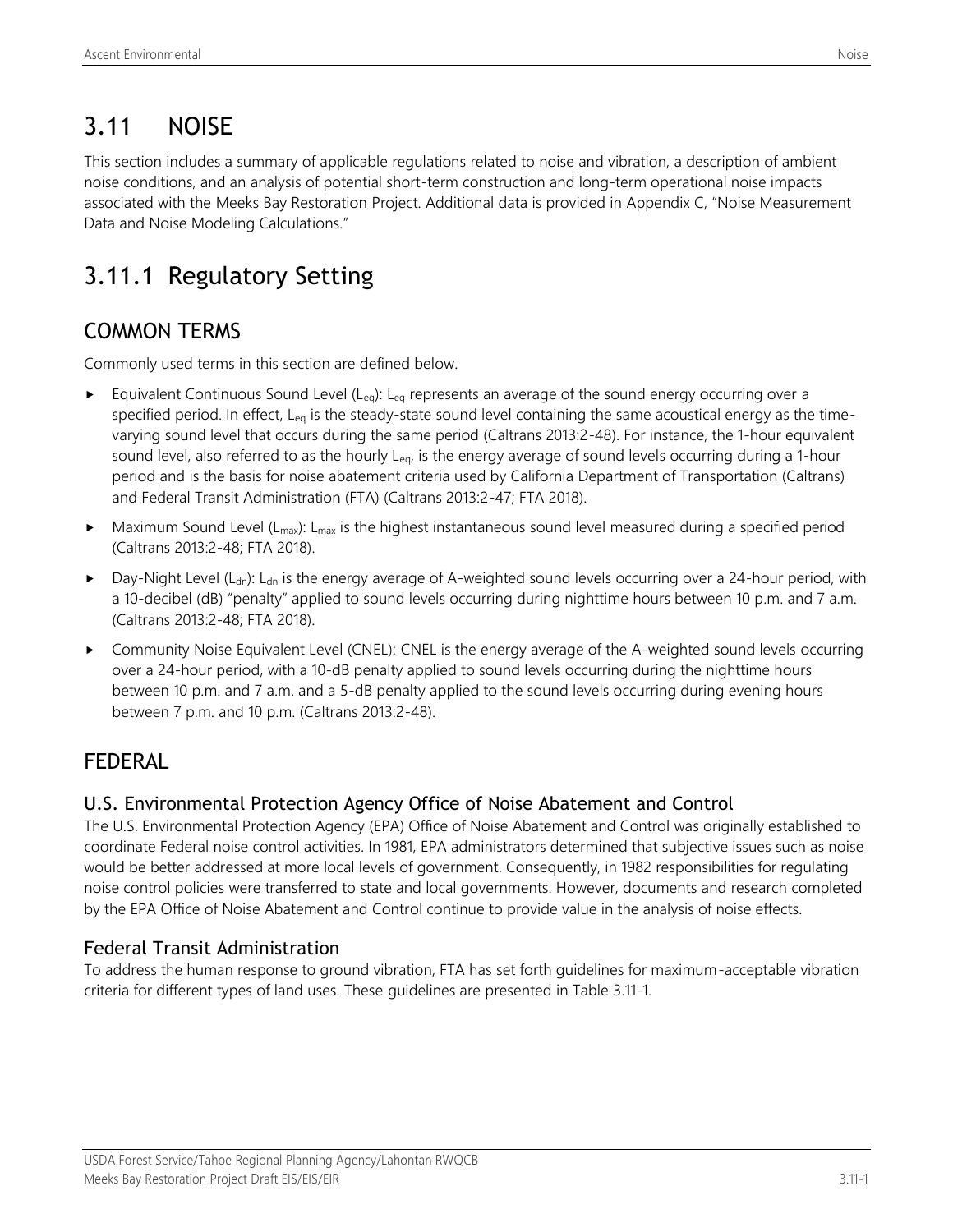#### **Table 3.11-1 Ground-Borne Vibration Impact Criteria for General Assessment**

| Land Use Category                                                                  | <b>GVB Impact Levels</b><br>(VdB re 1 micro-<br>inch/second)<br>Frequent Events <sup>1</sup> | <b>GVB Impact Levels</b><br>(VdB re 1 micro-<br>inch/second)<br>Occasional Events <sup>2</sup> | <b>GVB Impact Levels</b><br>(VdB re 1 micro-<br>inch/second)<br>Infrequent Events <sup>3</sup> |
|------------------------------------------------------------------------------------|----------------------------------------------------------------------------------------------|------------------------------------------------------------------------------------------------|------------------------------------------------------------------------------------------------|
| Category 1: Buildings where vibration would interfere with interior<br>operations. | $65^{4}$                                                                                     | $65^{4}$                                                                                       | $65^{4}$                                                                                       |
| Category 2: Residences and buildings where people normally sleep.                  | 72                                                                                           | 75                                                                                             | 80                                                                                             |
| Category 3: Institutional land uses with primarily daytime uses.                   | 75                                                                                           | 78                                                                                             | 83                                                                                             |

Notes: VdB = vibration decibels referenced to 1 μ inch/second and based on the root mean square (RMS) velocity amplitude. GBV = Ground-Borne Vibration

<sup>1</sup> "Frequent Events" is defined as more than 70 vibration events of the same source per day.

- $2$  "Occasional Events" is defined as between 30 and 70 vibration events of the same source per day.
- 3 "Infrequent Events" is defined as fewer than 30 vibration events of the same source per day.
- <sup>4</sup> This criterion is based on levels that are acceptable for most moderately sensitive equipment such as optical microscopes. Vibration-sensitive manufacturing or research would require detailed evaluation to define acceptable vibration levels.

Source: FTA 2018.

## TAHOE REGIONAL PLANNING AGENCY

#### Tahoe Regional Plan

The elements of the Tahoe Regional Planning Agency (TRPA) Regional Plan related to noise include the following: Noise Subelement of the Goals and Policies of the Regional Plan; the TRPA Code of Ordinances (TRPA Code), Chapter 68, "Noise Limitations"; plan area statements (PASs), community plans, and area plans. These elements are described below, followed by a summary of TRPA's standard conditions of approval that contain best construction practices for construction-generated noise and vibration, region-wide traffic noise mitigation program, and exterior noise policy for mixed-use development.

The Regional Plan Noise Subelement of the Goals and Policies includes a goal to attain and maintain CNEL standards that is relevant to the project (Goal N-2) (TRPA 2012:2-26 through 2-28). The underlying policy intended to help achieve that goal includes establishing specific site design criteria for projects to reduce noise from transportation corridors and which may include using earthen berms, and barriers (Policy N-2.1). The transportation corridor CNEL values override land use-based CNELs within 300 feet of the applicable roadway (TRPA 2012:2-26).

#### Code of Ordinances

Chapter 68, "Noise Limitations," of the TRPA Code is intended to implement the Noise Subelement of the Goals and Policies document and to attain and maintain the TRPA threshold standards (included below).

TRPA Code Section 68.4, "Community Noise Levels," states that TRPA shall use CNELs to measure community noise levels and that PASs shall set forth CNELs that shall not be exceeded by any one activity or combination of activities (see PASs below) (TRPA 2021). The CNELs set forth in the PASs are based on the land use classification, the presence of transportation corridors, and the applicable threshold standard.

#### Meeks Bay Plan Area Statement

The maximum community noise equivalent level for this Plan Area is 50 CNEL (TRPA 2002). The maximum community noise equivalent level for the SR 89 corridor is 55 CNEL.

#### Standard Conditions of Approval

TRPA requires the following standard conditions, among others, for all project construction activity that involves grading and projects in the shoreline (TRPA 2019, 2022):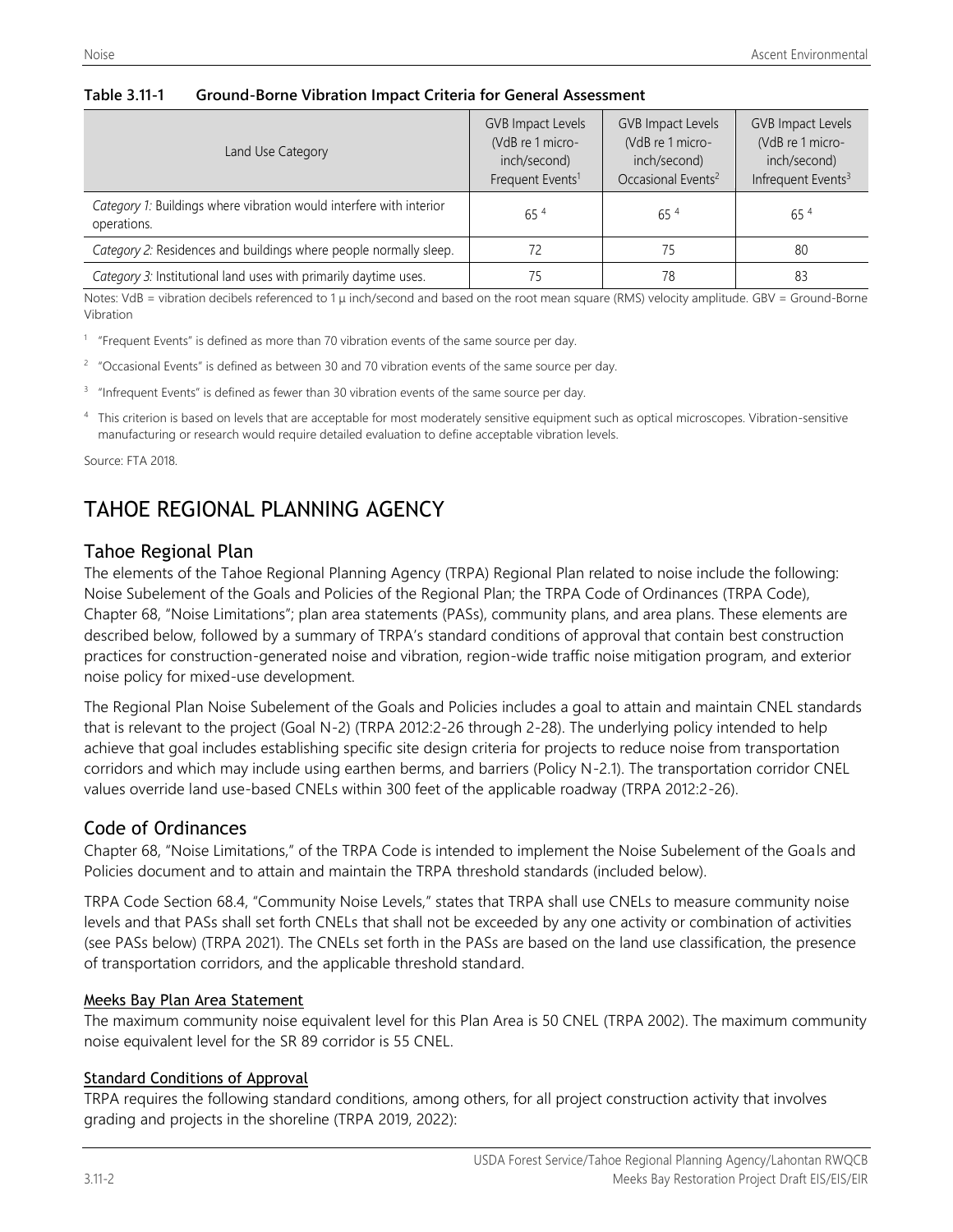- Any normal construction activities creating noise in excess of the TRPA noise standards shall be considered exempt from said standards provided all such work is conducted between the hours of 8:00 a.m. and 6:30 p.m.
- Engine doors shall remain closed during periods of operation except during necessary engine maintenance.
- Stationary equipment (e.g., generators or pumps) shall be located as far as feasible from noise-sensitive receptors and residential areas. Stationary equipment near sensitive noise receptors or residential areas shall be equipped with temporary sound barriers.
- All construction equipment, including vibration-inducing impact equipment, on construction sites shall be operated as far away from vibration-sensitive uses as reasonably possible.
- Earthmoving and ground-disturbing operations shall be phased so as not to occur simultaneously in areas close to sensitive uses, to the extent feasible. The total vibration level produced could be significantly less if each vibration source is operated at separate times.
- To prevent structural damage, minimum setback requirements for different types of ground vibration-producing activities (e.g., pile driving) for the purpose of preventing damage to nearby structures shall be established based on the proposed pile driving activities and locations, once determined. Factors to be considered include the specific nature of the vibration activity (e.g., type and duration of pile driving), local soils conditions, and the fragility/resiliency of the nearby structures. Established setback requirements (i.e., 55 feet) can be breached if a project-specific, site-specific analysis is conducted by a qualified geotechnical engineer or ground vibration specialist that indicates that no structural damage would occur at nearby buildings or structures or provides further recommendations (e.g., alternative pile driving methods, site monitoring requirements) to avoid damaging nearby structures.

### Thresholds Standards

TRPA has established environmental threshold standards (thresholds) for nine resources, including noise. There are two noise threshold indicators: single noise events and cumulative noise events. Prior peer reviews of TRPA's [2011 and](https://www.trpa.gov/agency/#thresholds)  [2015 Threshold Evaluations](https://www.trpa.gov/agency/#thresholds) suggested that TRPA's noise program is "too complex and resource intensive," and recommended that TRPA review and evaluate the noise threshold standards, particularly the single noise event evaluation criteria, which were deemed "unrealistic." Based on these reviews, limited noise monitoring resources were prioritized to noise sources that are more responsive to management actions (Lake Tahoe Info 2022). Results of the 2019 update show insufficient data to determine a trend for single-event noise and little or no change for cumulative noise.

#### Single Noise Events

A noise event can be defined as an unexpected increase in acoustics. Single Noise Event Threshold Standards adopted by TRPA are based on the numerical value associated with the maximum measured level in acoustical energy during an event. This threshold establishes maximum noise levels (Table 3.11-2) for aircraft, watercraft, motor vehicles, motorcycles, off-road vehicles, and snowmobiles.

#### Cumulative Noise Events

TRPA adopted CNEL standards for different zones within the region to account for expected levels of serenity. The standards, established in the Goals and Policies, apply to the entire Lake Tahoe region. Table 3.11-2 summarizes thresholds for single events  $(L_{\text{max}})$  and thresholds for community noise events.

The noise limitations established in Chapter 68 of the TRPA Code, including the noise standards of individual PASs, community plans, and area plans, do not apply to noise from TRPA-approved construction or maintenance projects, or the demolition of structures, provided that such activities are limited to the hours between 8:00 a.m. and 6:30 p.m. Further, the noise limitations of Chapter 68 shall not apply to emergency work to protect life or property.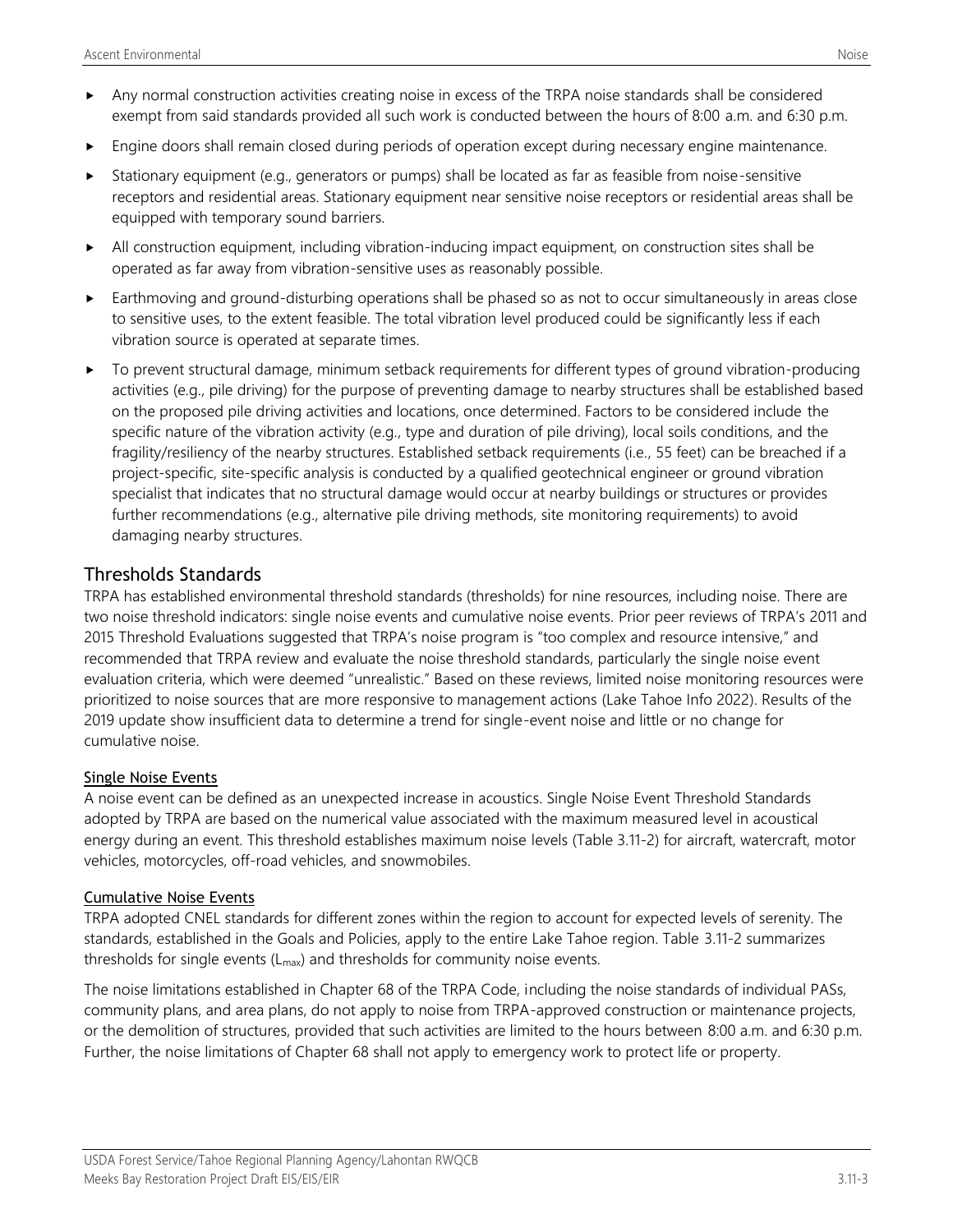| Single Noise Events                                                                                                                                                                         | Noise Measurement                                                                                                                                                     |
|---------------------------------------------------------------------------------------------------------------------------------------------------------------------------------------------|-----------------------------------------------------------------------------------------------------------------------------------------------------------------------|
| Boats (not to exceed any of 3 tests)                                                                                                                                                        | 82 dB measured at 50 feet with engine at 3,000 rpm                                                                                                                    |
|                                                                                                                                                                                             | SAE test J1970 or SAEJ1970, Shoreline Test, 75 dB (standard adopted 7/03)                                                                                             |
|                                                                                                                                                                                             | SAE Test J2005, Stationary Test, 88 dB if watercraft manufactured on or<br>after 1/1/93 and 90 dB if watercraft manufactured before 1/1/93 (standard<br>adopted 7/03) |
| Motor Vehicles (less than 6,000 pounds GVW)                                                                                                                                                 | 76 dB running at <35/mph (82 dB running at >35/mph) measured at 50 feet                                                                                               |
| Motor Vehicles (greater than 6,000 pounds GVW)                                                                                                                                              | 82 dB running at <35/mph (86 dB running at >35/mph) measured at 50 feet                                                                                               |
| Motorcycles                                                                                                                                                                                 | 77 dB running at <35/mph (86 dB running at >35/mph) measured at 50 feet                                                                                               |
| Off-road Vehicles                                                                                                                                                                           | 72 dB running at <35/mph (86 dB running at >35/mph) measured at 50 feet                                                                                               |
| Snowmobiles                                                                                                                                                                                 | 82 dB running at <35/mph measured at 50 feet                                                                                                                          |
| [Land Use-Based] Community Noise Equivalent Levels:<br>Background levels shall not exceed the following:1                                                                                   |                                                                                                                                                                       |
| Land Use Category                                                                                                                                                                           | CNEL, dB                                                                                                                                                              |
| High Density Residential                                                                                                                                                                    | 55                                                                                                                                                                    |
| Low Density Residential                                                                                                                                                                     | 50                                                                                                                                                                    |
| Hotel/motel facilities                                                                                                                                                                      | 55                                                                                                                                                                    |
| Commercial area                                                                                                                                                                             | 65                                                                                                                                                                    |
| Industrial                                                                                                                                                                                  | 65                                                                                                                                                                    |
| Urban Outdoor Recreation                                                                                                                                                                    | 55                                                                                                                                                                    |
| Rural Outdoor Recreation                                                                                                                                                                    | 50                                                                                                                                                                    |
| Wilderness and Roadless Areas                                                                                                                                                               | 45                                                                                                                                                                    |
| Critical Wildlife Areas                                                                                                                                                                     | 45                                                                                                                                                                    |
| Policy Statement: It shall be a policy of the TRPA Governing<br>Board in the development of the Regional Plan to define,<br>locate, and establish CNEL levels for transportation corridors. |                                                                                                                                                                       |
| Transportation [Corridor Noise Standards] <sup>2</sup>                                                                                                                                      |                                                                                                                                                                       |
| <b>U.S. 50</b>                                                                                                                                                                              | $65^{(3)}$ dB CNEL                                                                                                                                                    |
| State Routes 89, 207, 28, 267 and 431                                                                                                                                                       | $55^{(3)}$ dB CNEL                                                                                                                                                    |

#### **Table 3.11-2 TRPA Regional Plan Cumulative Noise Levels**

South Lake Tahoe Airport 60<sup>(4)</sup> dB CNEL Notes: CNEL = community noise equivalent level measurements are weighted average of sound level gathered throughout a 24-hour period;

dB = decibels; dB = A-weighted decibels; mph = miles per hour; rpm = revolutions per minute

<sup>1</sup> The title of this table used in the TRPA Code is "TRPA Regional Plan Cumulative Noise Levels."

 $2$  For this analysis, these standards are referred to as "land use-based CNEL thresholds."

<sup>3</sup> For this analysis, these CNEL standards are referred to as "transportation corridor noise thresholds."

<sup>4</sup> This transportation corridor noise threshold overrides the land use CNEL thresholds and is limited to an area within 300 feet from the edge of the road.

<sup>5</sup> This threshold applies to those areas impacted by the approved flight paths.

Source: TRPA 2021.

## **STATE**

### California Department of Transportation

In 2020, Caltrans published the Transportation and Construction Vibration Manual (Caltrans 2020). The manual provides general guidance on vibration issues associated with construction and operation of projects in relation to human perception and structural damage. Table 3.11-3 presents recommendations for levels of vibration that could result in damage to structures exposed to continuous vibration.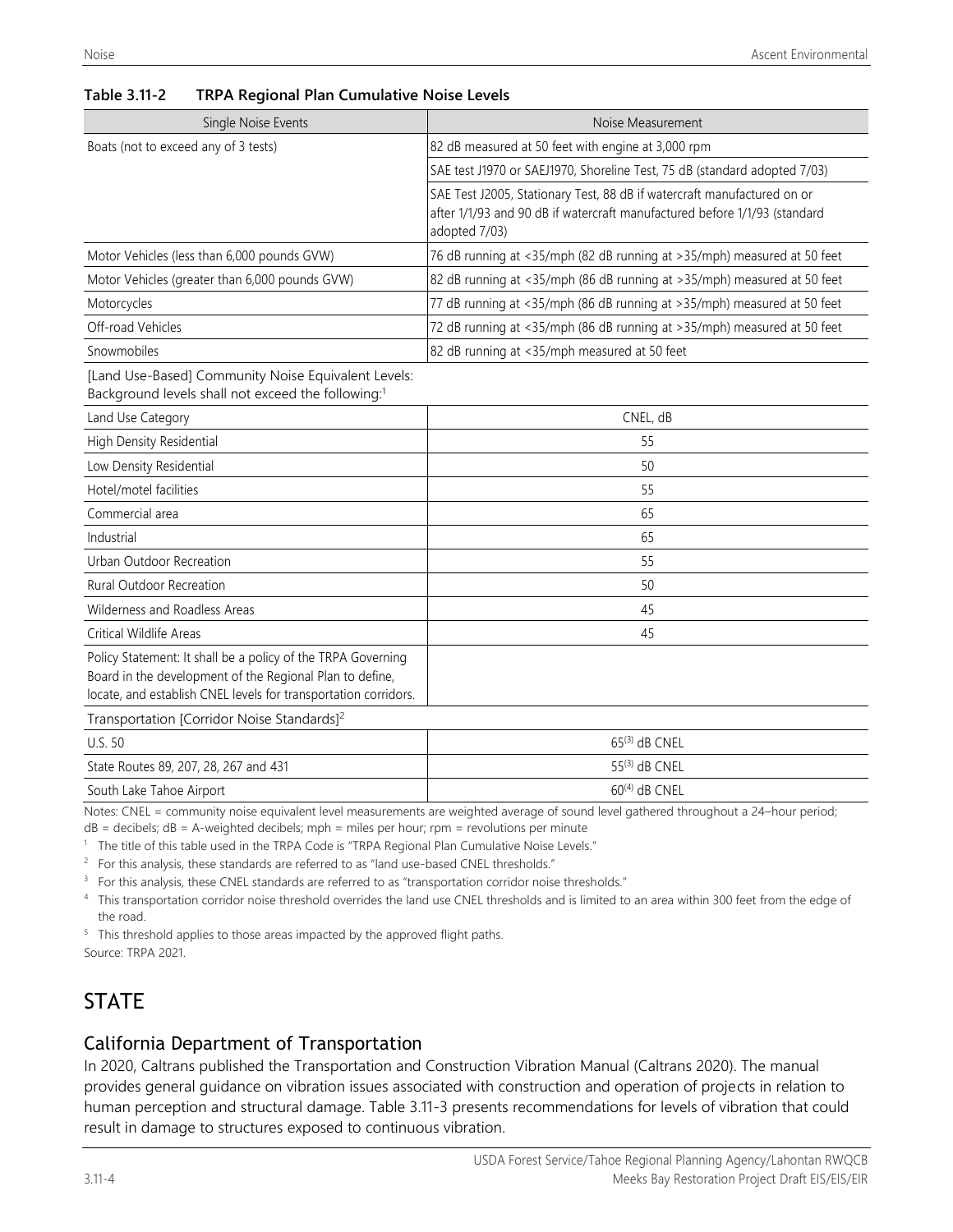| PPV (in/sec)    | Effect on Buildings                                                                           |
|-----------------|-----------------------------------------------------------------------------------------------|
| $0.4 - 0.6$     | Architectural damage and possible minor structural damage                                     |
| 0.2             | Risk of architectural damage to normal dwelling houses                                        |
| 0.1             | Virtually no risk of architectural damage to normal buildings                                 |
| 0.08            | Recommended upper limit of vibration to which ruins and ancient monuments should be subjected |
| $0.006 - 0.019$ | Vibration unlikely to cause damage of any type                                                |

#### **Table 3.11-3 Caltrans Recommendations Regarding Levels of Vibration Exposure**

Notes: PPV= peak particle velocity; in/sec = inches per second Source: Caltrans 2020.

# 3.11.2 Environmental Setting

## ACOUSTIC FUNDAMENTALS

Before discussing the noise setting for the project, background information about sound, noise, vibration, and common noise descriptors is needed to provide context and a better understanding of the technical terms referenced throughout this section.

### Addition of Decibels

Because decibels are logarithmic units, SPLs cannot be added or subtracted through ordinary arithmetic. Under the decibel scale, a doubling of sound energy corresponds to a 3-dB increase. In other words, when two identical sources are each producing sound of the same loudness at the same time, the resulting sound level at a given distance would be 3 dB higher than if only one of the sound sources was producing sound under the same conditions. For example, if one idling truck generates an SPL of 70 dB, two trucks idling simultaneously would not produce 140 dB; rather, they would combine to produce 73 dB. Under the decibel scale, three sources of equal loudness together produce a sound level approximately 5 dB louder than one source.

## A-Weighted Decibels

The decibel scale alone does not adequately characterize how humans perceive noise. The dominant frequencies of a sound have a substantial effect on the human response to that sound. Although the intensity (energy per unit area) of the sound is a purely physical quantity, the loudness or human response is determined by the characteristics of the human ear.

Human hearing is limited in the range of audible frequencies as well as in the way it perceives the SPL in that range. In general, people are most sensitive to the frequency range of 1,000–8,000 Hz and perceive sounds within this range better than sounds of the same amplitude with frequencies outside of this range. To approximate the response of the human ear, sound levels of individual frequency bands are weighted, depending on the human sensitivity to those frequencies. Then, an "A-weighted" sound level (expressed in units of A-weighted decibels) can be computed based on this information.

The A-weighting network approximates the frequency response of the average young ear when listening to most ordinary sounds. When people make judgments of the relative loudness or annoyance of a sound, their judgment correlates well with the A-scale sound levels of those sounds. Thus, noise levels are typically reported in terms of A-weighted decibels. Table 3.11-4 describes typical A-weighted noise levels for various noise sources.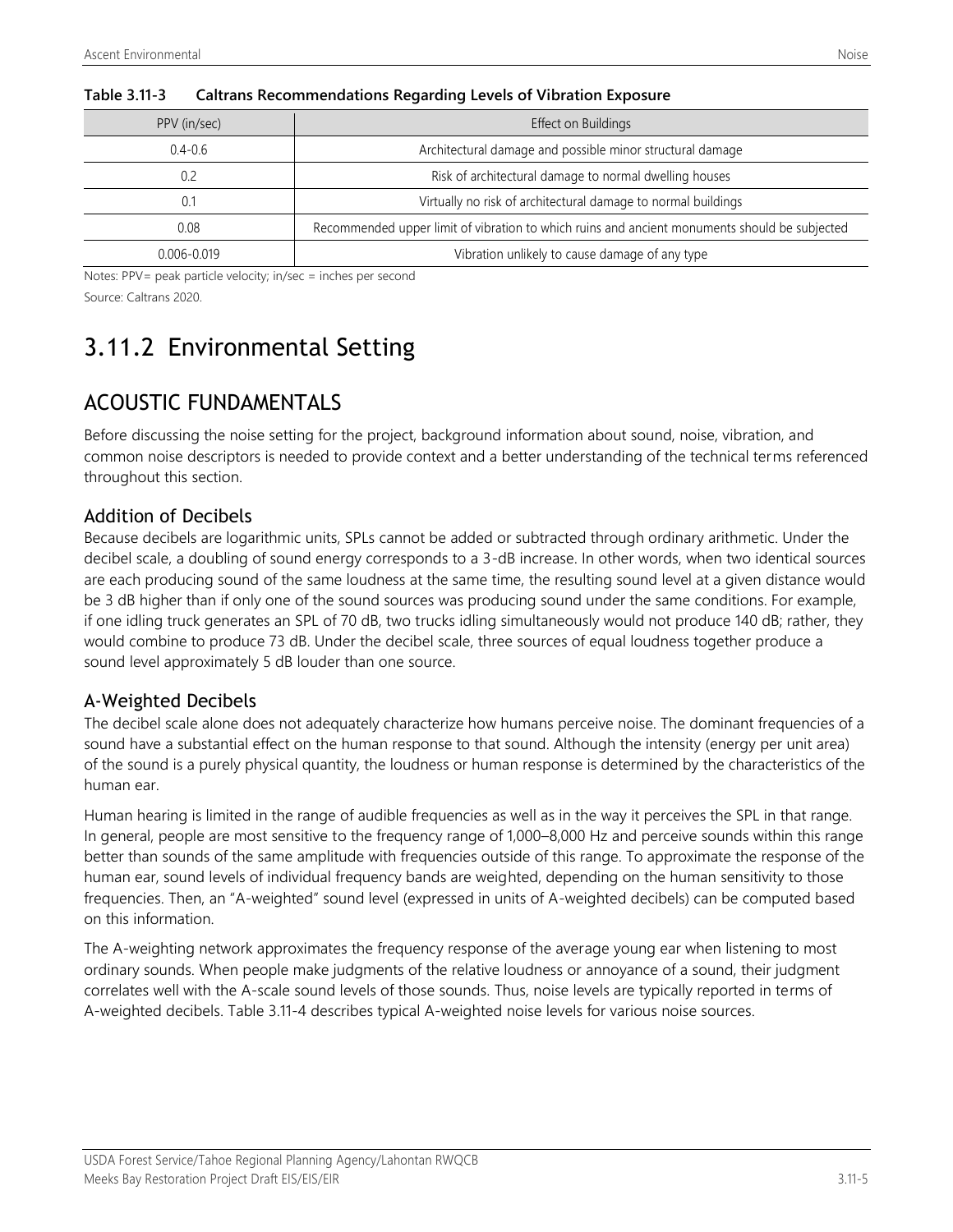| <b>Common Outdoor Activities</b>                      | Noise Level (dBA) | Common Indoor Activities                           |
|-------------------------------------------------------|-------------------|----------------------------------------------------|
|                                                       | $-110-$           | Rock band                                          |
| Jet fly-over at 1,000 feet                            | $-100-$           |                                                    |
| Gas lawn mower at 3 feet                              | $-90-$            |                                                    |
| Diesel truck at 50 feet at 50 miles per hour          | $-80-$            | Food blender at 3 feet, Garbage disposal at 3 feet |
| Noisy urban area, daytime, Gas lawn mower at 100 feet | $-70-$            | Vacuum cleaner at 10 feet, Normal speech at 3 feet |
| Commercial area, Heavy traffic at 300 feet            | $-60-$            |                                                    |
| Quiet urban daytime                                   | $-50-$            | Large business office, Dishwasher next room        |
| Quiet urban nighttime                                 | $-40-$            | Theater, large conference room (background)        |
| Quiet suburban nighttime                              | $-30-$            | Library, Bedroom at night                          |
| Quiet rural nighttime                                 | $-20-$            |                                                    |
|                                                       | $-10-$            | Broadcast/recording studio                         |
| Lowest threshold of human hearing                     | $-0-$             | Lowest threshold of human hearing                  |

#### **Table 3.11-4 Typical A-Weighted Noise Levels**

Notes: dBA = A-weighted decibels

Source: Caltrans 2013:Table 2-5.

### Human Response to Changes in Noise Levels

The doubling of sound energy results in a 3-dB increase in the sound level. However, given a sound level change measured with precise instrumentation, the subjective human perception of a doubling of loudness will usually be different from what is measured.

Under controlled conditions in an acoustical laboratory, the trained, healthy human ear can discern 1-dB changes in sound levels when exposed to steady, single-frequency ("pure-tone") signals in the mid-frequency (1,000–8,000 Hz) range. In general, the healthy human ear is most sensitive to sounds between 1,000 and 5,000 Hz and perceives both higher and lower frequency sounds of the same magnitude with less intensity (Caltrans 2013:2-18). In typical noisy environments, changes in noise of 1–2 dB are generally not perceptible. However, it is widely accepted that people can begin to detect sound level increases of 3 dB in typical noisy environments. Further, a 5-dB increase is generally perceived as a distinctly noticeable increase, and a 10-dB increase is generally perceived as a doubling of loudness (Caltrans 2013:2-10). Therefore, a doubling of sound energy (e.g., doubling the volume of traffic on a highway) that would result in a 3-dB increase in sound would generally be perceived as barely detectable.

#### Vibration

Vibration is the periodic oscillation of a medium or object with respect to a given reference point. Sources of vibration include natural phenomena (e.g., earthquakes, volcanic eruptions, sea waves, landslides) and those introduced by human activity (e.g., explosions, machinery, traffic, trains, construction equipment). Vibration sources may be continuous, (e.g., operating factory machinery) or transient in nature (e.g., explosions). Vibration levels can be depicted in terms of amplitude and frequency, relative to displacement, velocity, or acceleration.

Vibration amplitudes are commonly expressed in peak particle velocity (PPV) or root-mean-square (RMS) vibration velocity. PPV and RMS vibration velocity are normally described in inches per second (in/sec) or in millimeters per second. PPV is defined as the maximum instantaneous positive or negative peak of a vibration signal. PPV is typically used in the monitoring of transient and impact vibration and has been found to correlate well to the stresses experienced by buildings (FTA 2006:7-5, Caltrans 2013:6).

Although PPV is appropriate for evaluating the potential for building damage, it is not always suitable for evaluating human response. It takes some time for the human body to respond to vibration signals. In a sense, the human body responds to average vibration amplitude. The RMS of a signal is the average of the squared amplitude of the signal, typically calculated over a 1-second period. As with airborne sound, the RMS velocity is often expressed in decibel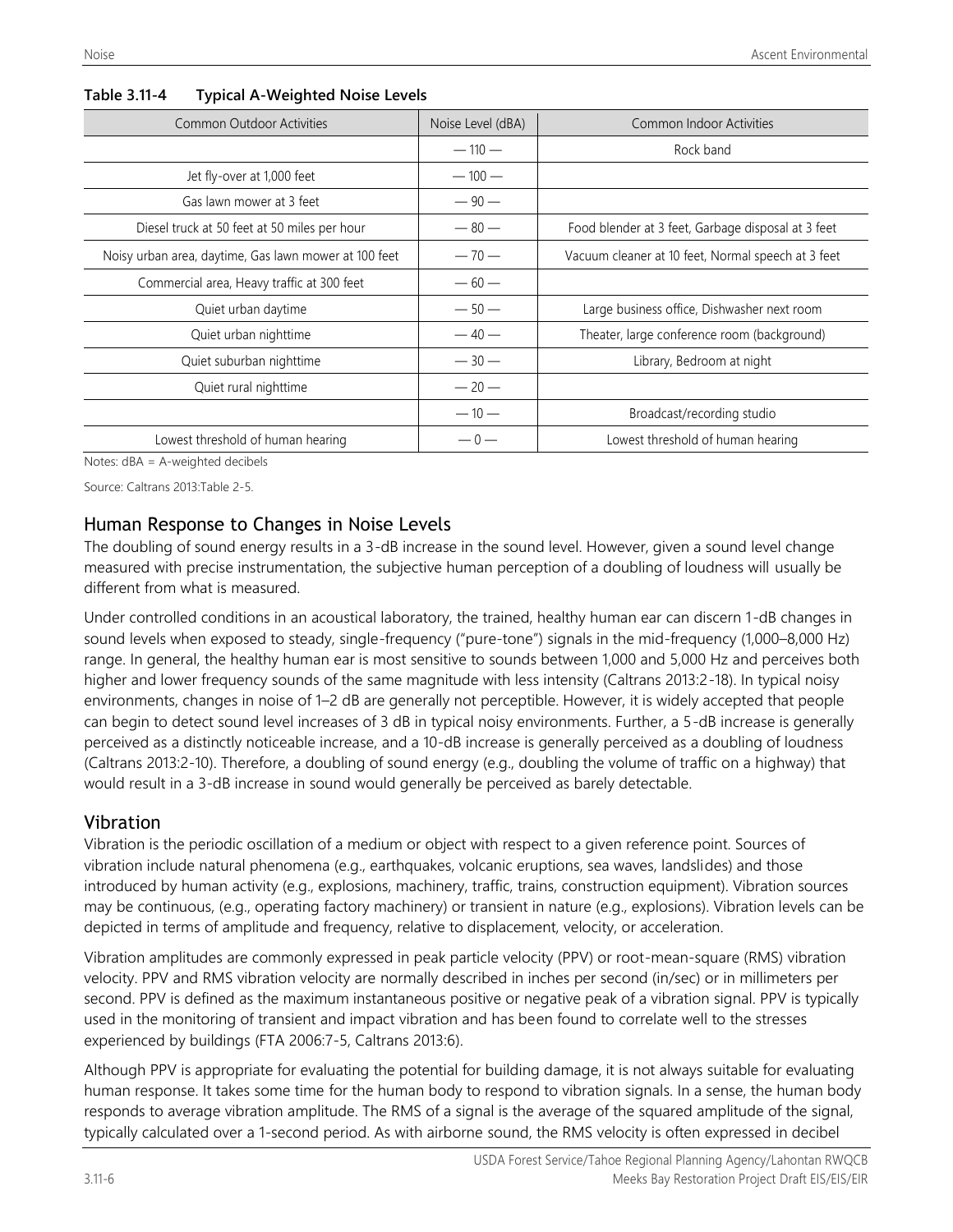notation as vibration decibels (VdB), which serves to compress the range of numbers required to describe vibration (FTA 2018; Caltrans 2020). This is based on a reference value of 1 micro inch per second.

The typical background vibration-velocity level in residential areas is approximately 50 VdB. Ground vibration is normally perceptible to humans at approximately 65 VdB. For most people, a vibration-velocity level of 75 VdB is the approximate dividing line between barely perceptible and distinctly perceptible levels (FTA 2018, Caltrans 2020).

Typical outdoor sources of perceptible ground vibration are construction equipment, steel-wheeled trains, and traffic on rough roads. If a roadway is smooth, the ground vibration is rarely perceptible. The range of interest is from approximately 50 VdB, which is the typical background vibration-velocity level, to 100 VdB, which is the general threshold where minor damage can occur to fragile buildings. Construction activities can generate sufficient ground vibrations to pose a risk to nearby structures. Constant or transient vibrations can weaken structures, crack facades, and disturb occupants (FTA 2018).

Vibrations generated by construction activity can be transient, random, or continuous. Transient construction vibrations are generated by blasting, impact pile driving, and wrecking balls. Continuous vibrations are generated by vibratory pile drivers, large pumps, and compressors. Random vibration can result from jackhammers, pavement breakers, and heavy construction equipment.

Table 3.11-5 summarizes the general human response to different ground vibration-velocity levels.

| Table 3.11-5 | Human Response to Different Levels of Ground Noise and Vibration |
|--------------|------------------------------------------------------------------|
|--------------|------------------------------------------------------------------|

| Vibration-Velocity Level | Human Reaction                                                                                                                                                            |
|--------------------------|---------------------------------------------------------------------------------------------------------------------------------------------------------------------------|
| 65 VdB                   | Approximate threshold of perception.                                                                                                                                      |
| 75 VdB                   | Approximate dividing line between barely perceptible and distinctly perceptible. Many people find that<br>transportation-related vibration at this level is unacceptable. |
| 85 VdB                   | Vibration acceptable only if there are an infrequent number of events per day.                                                                                            |

Notes: VdB = vibration decibels referenced to 1 μ inch/second and based on the root mean square (RMS) velocity amplitude.

Source: FTA 2018.

## EXISTING NOISE ENVIRONMENT

## Existing Noise- and Vibration-Sensitive Land Uses

Noise-sensitive land uses are generally considered to include those uses where noise exposure could result in healthrelated risks to individuals, as well as places where quiet is an essential element of their intended purpose. Residential dwellings are of primary concern because of the potential for increased and prolonged exposure of individuals to both interior and exterior noise levels, and because of the potential for nighttime noise to result in sleep disruption. Additional land uses such as schools, transient lodging, historic sites, cemeteries, and places of worship are also generally considered sensitive to increases in noise levels. These land use types are also considered vibrationsensitive land uses in addition to commercial and industrial buildings where vibration would interfere with operations within the building, including levels that may be well below those associated with human annoyance.

Visitors to the project area and users of the various on-site facilities (e.g., campers, beach goers, people staying at the lodge units, etc.) would be considered noise-sensitive users as their recreational experience could be affected during project construction. The nearest off-site noise-sensitive receptors (SR) are single- and multi-family homes located along State Route 89 approximately 250 feet to the west of the project area boundary (identified as SR1 and SR4, respectively, in Figure 3.11-1) and single and multi-family homes approximately 200 feet to the south and 550 feet to the north of the project area (identified as SR2 and SR3, respectively. Figure 3.11-1 depicts the location of off-site sensitive receptors to the general locations of planned construction activities, categorized as follows:

- Vehicular bridge on State Route 89 (SR 89), including multi-use path for Alternatives 1 and 4 (CS1);
- Campgrounds, north (CS2);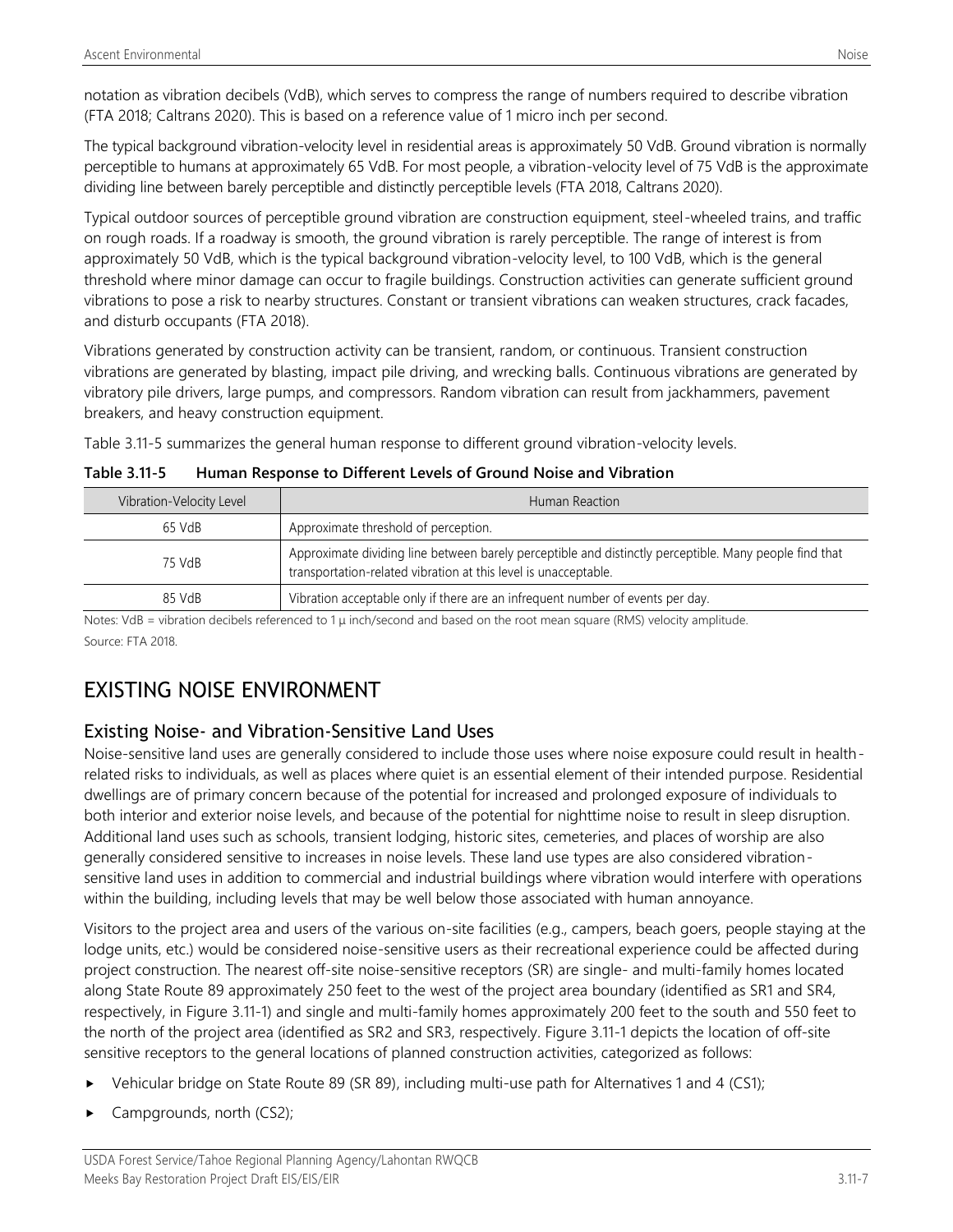- Campgrounds, south (CS3);
- Parking, multi-use paths, realignment of roads north of marina (CS4);
- Boating/Pedestrian Pier (CS5);
- Parking, multi-use path, realignment of roads south of marina (CS6);
- ADA Parking (CS7);
- Removal of Meeks Bay Marina and restoration of Meeks Creek and lagoon (CS8); and
- Demolition and reconstruction of cabins and stabilization of the shoreline (CS9).

The predominant noise source in the project area is vehicle traffic on SR 89. Existing traffic noise levels on roadway segments in the project area modeled using calculation methods consistent with Federal Highway Administration (FHWA) Traffic Noise Model, Version 2.5 (FHWA 2004) and using available average daily traffic volumes (Caltrans 2017). Table 3.11-6 summarizes the modeled existing traffic noise levels at 100 feet from the centerline of each area roadway segment and lists distances from each roadway centerline to the 70, 65, and 60 L<sub>dn</sub> traffic noise contours. For further details on traffic-noise modeling inputs and parameters, refer to Appendix C.

**Table 3.11-6 Summary of Modeled Existing Traffic Noise Levels**

| Roadway Segment/Segment Description                                     | CNEL at 100 feet<br>from Roadway<br>Centerline | Distance (feet) from<br>Roadway Centerline to<br><b>CNEL Contour 70 dBA</b> | Distance (feet) from<br>Roadway Centerline to<br><b>CNEL Contour 65 dBA</b> | Distance (feet) from<br>Roadway Centerline to<br><b>CNEL Contour 60 dBA</b> |
|-------------------------------------------------------------------------|------------------------------------------------|-----------------------------------------------------------------------------|-----------------------------------------------------------------------------|-----------------------------------------------------------------------------|
| SR 89 - Mc Kinney Creek Road to SR 89 -<br>El Dorado/Placer County Line | 63.1                                           | 23                                                                          | 73                                                                          | 232                                                                         |
| SR 89 - El Dorado/Placer County Line to SR 89 -<br>Rubicon Glen Drive   | 62.0                                           | 18                                                                          | 57                                                                          | 180                                                                         |
| SR 89 - Rubicon Glen Drive to SR 89 -<br>Bliss Memorial State Park Road | 62.3                                           | 20                                                                          | 62                                                                          | 197                                                                         |

Notes: CNEL = Community Noise Equivalent Level, dBA = A-weighted decibels

All modeling assumes average pavement, level roadways (less than 1.5 % grade), constant traffic flow, and does not account for shielding of any type or finite roadway adjustments. All noise levels are reported as A-weighted noise levels. For additional details, refer to Appendix B for detailed traffic data, and traffic-noise modeling input data and output results.

Source: Data modeled by Ascent Environmental in 2021.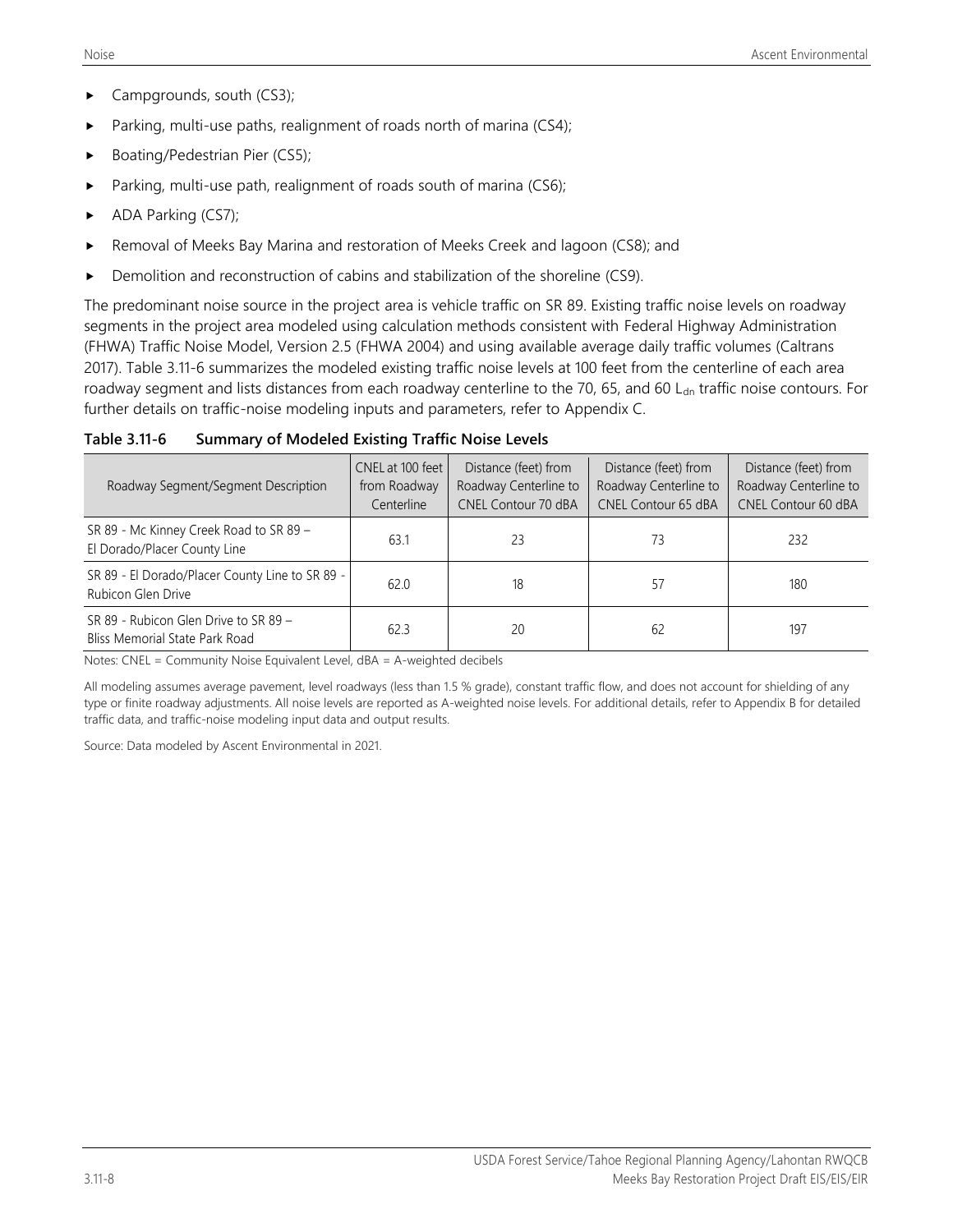

Source: adapted by Ascent Environmental in 2021.

### Figure 3.11-1 Construction Sites and Sensitive Receptor Locations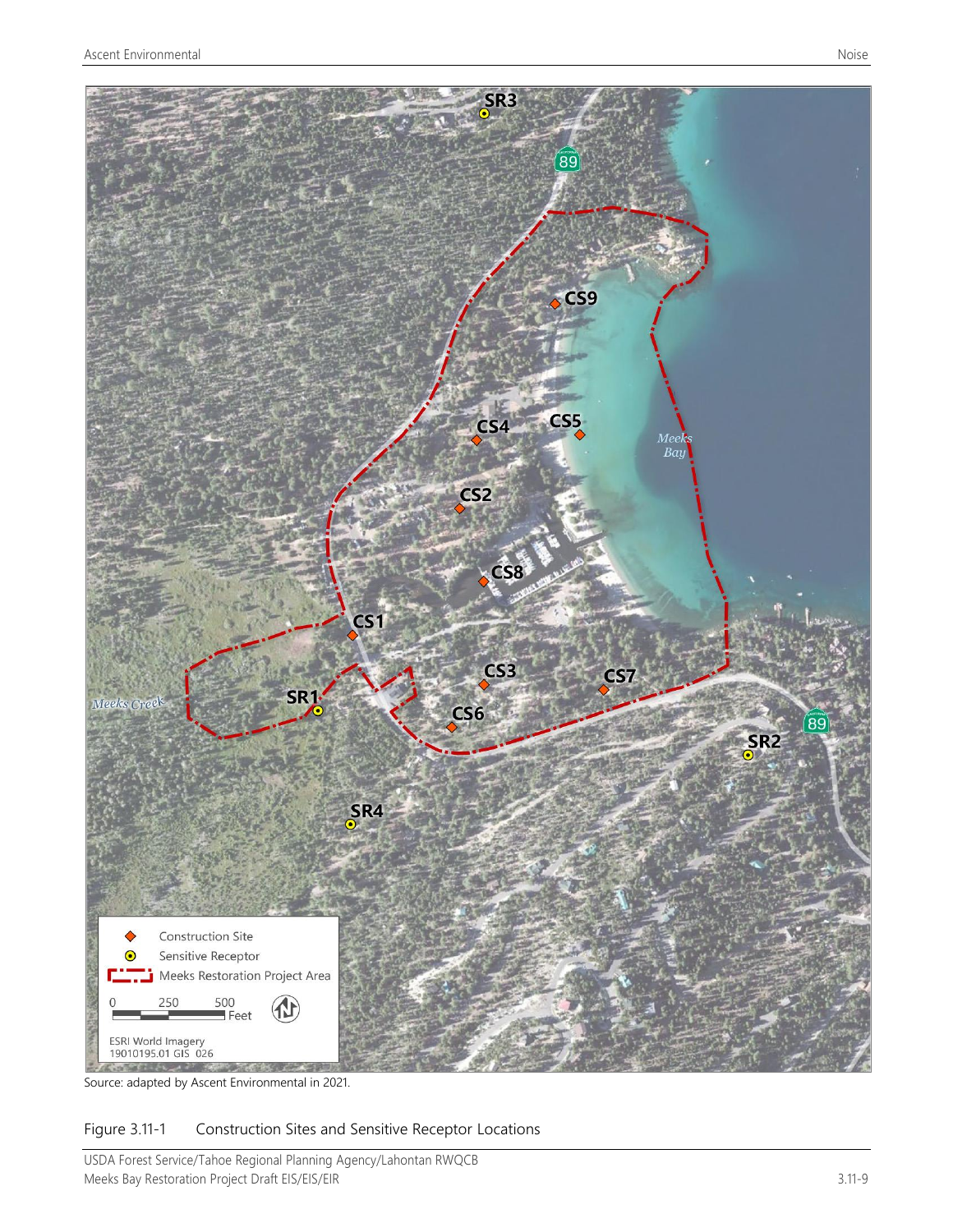# 3.11.3 Environmental Impacts and Mitigation Measures

## **METHODOLOGY**

### Construction Noise and Vibration

To assess potential short-term (construction-related) noise and vibration impacts, sensitive receptors and their relative exposure were identified. Project-generated construction source noise and vibration levels were determined based on methodologies, reference emission levels, and usage factors from FTA's *Guide on Transit Noise and Vibration Impact Assessment* methodology (FTA 2018) and FHWA's *Roadway Construction Noise Model User's Guide* (FHWA 2006). Reference levels for noise and vibration emissions for specific equipment or activity types are well documented and the usage thereof common practice in the field of acoustics.

### Operational Noise

Operational non-transportation noise sources (e.g., boating activity noise) was evaluated qualitatively based on projectspecific details, considering the location of project components, anticipated noise sources and their location, and proximity to sensitive receptors. Long-term increases in traffic noise were assessed quantitatively based on traffic noise modeling conducted in accordance with Caltrans and FHWA guidance, using project-specific trip generation data.

## THRESHOLDS OF SIGNIFICANCE

The thresholds of significance were developed in consideration of the State CEQA Guidelines, TRPA Thresholds, TRPA Initial Environmental Checklist, Lake Tahoe Basin Management Unit Forest Plan, and other applicable policies and regulations. Under the National Environmental Policy Act (NEPA) the significance of an effect must consider the context and intensity of the environmental effect. The factors that are considered under NEPA to determine the context and intensity of its effects are encompassed by the thresholds of significance. An alternative would have a significant effect on noise if it would:

- increase existing CNELs beyond those permitted in the applicable Plan Area Statement, Community Plan or Master Plan; or if traffic noise levels would exceed the applicable TRPA noise threshold standards, expressed in CNEL, including the land use-based TRPA Regional Plan Cumulative Noise Level thresholds or the contour-based transportation corridor noise thresholds;
- expose people to severe noise levels (i.e., a long-term noise level increase of 3 A-weighted decibels (dBA) or greater at a noise-sensitive receptor such as a residence, hotel, or tourist accommodation unit);
- expose existing structures to levels of ground vibration that could result in structural damage (i.e., exceedance of Caltrans's recommended level of 0.2 in/sec PPV with respect to the prevention of structural damage for normal buildings or FTA's maximum acceptable level of 72 VdB with respect to negative human response for residential uses and tourist accommodation units or 83 VdB at commercial land uses [i.e., annoyance]);
- place residential or tourist accommodation uses in areas where the existing CNEL exceeds 60 dBA or is otherwise incompatible;
- place uses that would generate an incompatible noise level in close proximity to existing residential or tourist accommodation uses;
- expose persons to or generate noise levels in excess of standards established in the local general plan or noise ordinance, or applicable standards of other agencies;
- expose persons to or generate excessive ground vibration or ground noise levels;
- cause a substantial permanent increase in ambient noise levels in the project vicinity above levels existing without the project; or
- cause a substantial temporary or periodic increase in ambient noise levels in the project vicinity above levels existing without the project.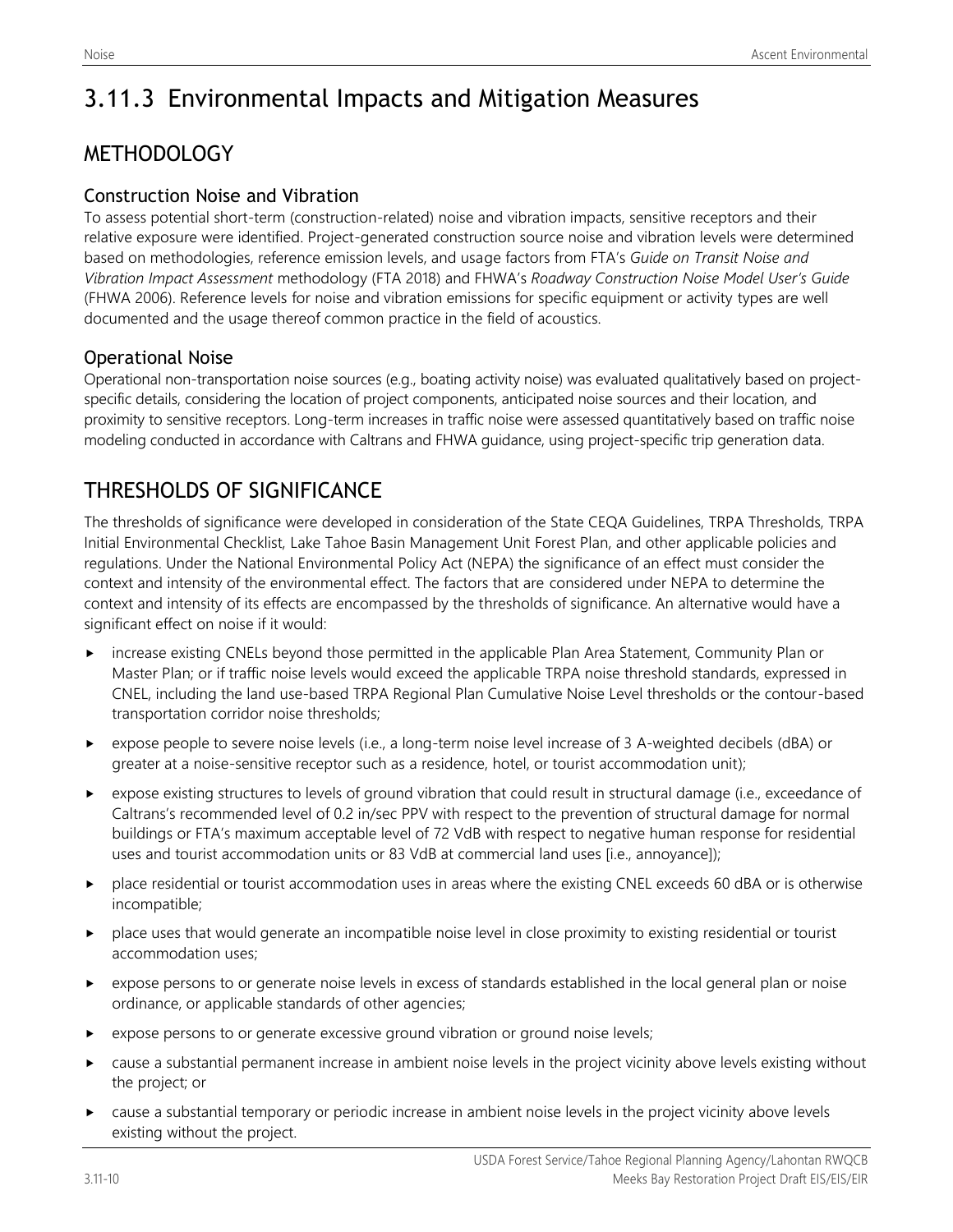## ISSUES NOT DISCUSSED FURTHER

The project is not located within 2 miles of any airport or airstrip, thus would not result in the placement of residents or workers in areas where they could be exposed to airport-related noise. In addition, the project does not propose new residential or tourist accommodation uses; thus, noise compatibility with existing noise levels is not applicable to the project. These issues are not discussed further.

## ENVIRONMENTAL IMPACTS AND MITIGATION MEASURES

### Impact 3.11-1: Short-Term Project-Related Construction Noise Levels

Construction activities under Alternatives 1, 2, 3, and 4 would generate short-term noise. These activities would be subject to TRPA's Standard Condition of Approval for the minimization of exposure to construction-generated noise and ground vibration, which are designed to ensure that noise-sensitive receptors are not exposed to excessive construction noise levels during noise-sensitive times of the day. However, some nighttime construction could occur to reduce overall construction duration. Thus, on-site and off-site sensitive receptors could be exposed to construction noise that exceeds applicable standards and results in a substantial temporary increase in noise. This impact would be significant and unavoidable under Alternatives 1, 2, 3, and 4. The No Action Alternative would not include any construction; thus, there would be no impact.

#### No Action Alternative

No construction activity would occur under the No Action Alternative; therefore, no construction with pile driving or other construction activity would occur. There would be no impact.

#### Alternative 1: Restoration with Boating Pier

Alternative 1 would involve construction and excavation activities including removal of Meeks Bay Marina and restoration of Meeks Creek (location identified in Figure 3.11-1 as CS8), realignment of parking and roads (CS4, CS6, and CS7), demolition and reconstruction of cabins (CS9), relocation of the utility infrastructure included with other project components, and stabilization of the shoreline. In addition, a new boating pier (CS5) would be constructed and the vehicular bridge on SR 89 (CS1) would be reconstructed.

Construction activities would occur throughout the project area and would generally occur during the daytime hours consistent with TRPA requirements; however, the time-critical construction activities associated with SR 89 bridge reconstruction) could occur for 24-hour periods to reduce overall construction duration. If construction activities for the SR 89 bridge would only occur during daytime hours, the overall length of the construction period for the bridge would be longer than if construction activities would continue over a 24-hour period. The decision to consider the potential for 24-hour construction periods was made to reduce the length of the overall construction period for the SR 89 bridge so that periods of traffic congestion and lane closure are minimized. Construction activities that generate the most noise typically include those associated with earth movement and pile driving because the equipment used for these activities generate the highest noise levels. Construction activities would require the use of various types of equipment, such as a loader, dozer/tractor, scraper, excavator, backhoe, grader, pump, generator, trucks (haul and passenger), and pile drivers. The noise levels of these typical construction equipment are shown in Table 3.11-7.

Construction activities may result in varying degrees of temporary noise levels, depending on the specific construction equipment used and activities involved. Bridge and pier construction typically involve pile driving, while other construction activities would not include pile driving. Based on the types of activities (e.g., restoration, cabin demolition and construction), and bridge/pier construction, worst-case noise modeling was conducted for construction activities that would not include pile driving (depicted as CS2, CS3, CS4, CS6, CS7, CS8, CS9 on Figure 3.11-1) and activities that would require pile driving (depicted as CS1 and CS5 on Figure 3.11-1).

Based on modeling conducted for construction activities without pile driving and for activities with pile driving, construction noise levels could reach, 85 dBA L<sub>eq</sub> and 92 dBA L<sub>eq</sub>, respectively, at 50 feet from construction activities. These levels represent maximum potential hourly noise levels during daytime construction, which would occur for the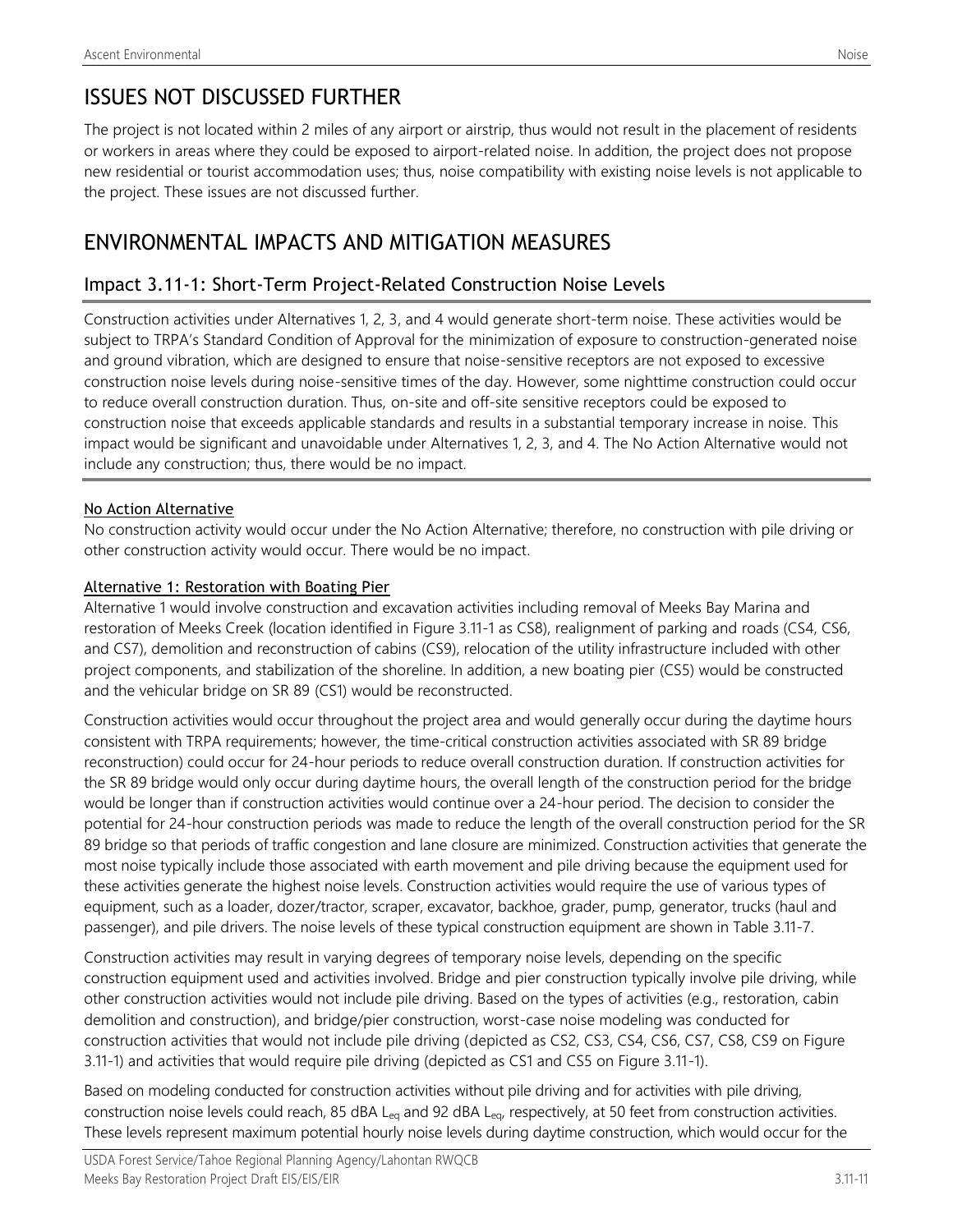majority of construction activities. Typically, daytime construction noise levels would be exempt from adopted noise standards; however, because construction would occur during the nighttime hours, noise standards for the Meeks Bay PAS (i.e., 50 dBA CNEL) and for the rural outdoor recreational and low-density residential land uses (i.e., 50 dBA CNEL) would apply to nighttime construction activities. Thus, assuming 24 hours of construction activities, construction noise levels could range from 92 dBA CNEL to 99 dBA CNEL at 50 feet from construction activities (i.e., the reference distance used to propagate noise levels to other receptors). The nearest off-site sensitive receptors to activities involving pile driving (i.e., loudest potential noise) would be SR1, approximately 370 feet from CS1 construction activities, and the nearest receptor to activities not involving pile driving would be SR4, approximately 650 feet from construction activities CS6, depicted on Figure 3.11-1. Applying standard attenuation rates, construction activities at these distances would range from 69 dBA CNEL to 76 dBA CNEL at the nearest receptor (SR1) and from 62 dBA CNEL to 69 dBA CNEL at SR4. Modeling inputs and calculations are included in Appendix C. To avoid any additional noise impacts on off-site sensitive receptors, in compliance with TRPA standard conditions of approval (see Section 3.1.1, above), construction equipment and staging areas would be located as far as possible from noise-sensitive land uses, and stationary equipment near sensitive noise receptors or residential areas would be equipped with temporary sound barriers.

It should also be noted that construction noise could affect on-site daytime recreational users of existing campground facilities and the nearby beach, and in some cases, these receptors could be located at similar or even closer distances to construction noise than these off-site receptors, thus, be exposed to higher noise levels. However, as described in Chapter 2, "Description of Proposed Action and Alternatives," daily visitors to the project area during active construction would have received prior notification and would be aware of the potential for construction activities to disrupt daily recreational activities, or could choose not to visit during these times. Regarding noise impacts on sensitive receptors, when people are unaware of increased noise, they are more prone to be surprised, startled, or otherwise disturbed. Therefore, provided that on-site noise-sensitive receptors (i.e., project area visitors) would be fully aware of the ongoing construction activities and the fact that some portions of active construction sites would be closed during construction activities, on-site noise-sensitive receptors would not be more adversely impacted than off-site ones. Nonetheless, considering the lower range of modeled construction noise (69 dBA CNEL) in comparison to existing noise levels in the vicinity (62–63 dBA CNEL), construction noise could increase 24-hour average levels by 7 dBA, which would be noticeable and considered substantial. In addition, considering ambient hourly levels at night are much lower than daytime ambient hourly levels (typically 35–45 dBA), hourly noise levels associated with construction could result in even greater increases in noise during nighttime, which is an important distinction because the greater the increase in noise, the more likely the increase would disrupt a person's sleep. Further, modeled nighttime construction levels would exceed applicable standards of 50 dBA CNEL. For these reasons, this impact would be significant.

| Type of Equipment | Noise Level (L <sub>max</sub> ) at 50 feet |
|-------------------|--------------------------------------------|
| Pile driver       | 95                                         |
| Blasting          | 94                                         |
| Crane             | 85                                         |
| Excavator         | 85                                         |
| Dozer             | 85                                         |
| Grader            | 85                                         |
| Dump truck        | 84                                         |
| Generator         | 82                                         |
| Backhoe           | 80                                         |
| Compactor         | 80                                         |
| Front end loader  | 80                                         |
| Chain saw         | 84                                         |
| Wood chipper      | 75 <sup>1</sup>                            |

#### **Table 3.11-7 Typical Equipment Noise Levels**

The reference sound level for a wood chipper is based on sound levels provided in Berger, Neitzel, and Kladden 2010. Source: FHWA 2006:3 unless otherwise noted.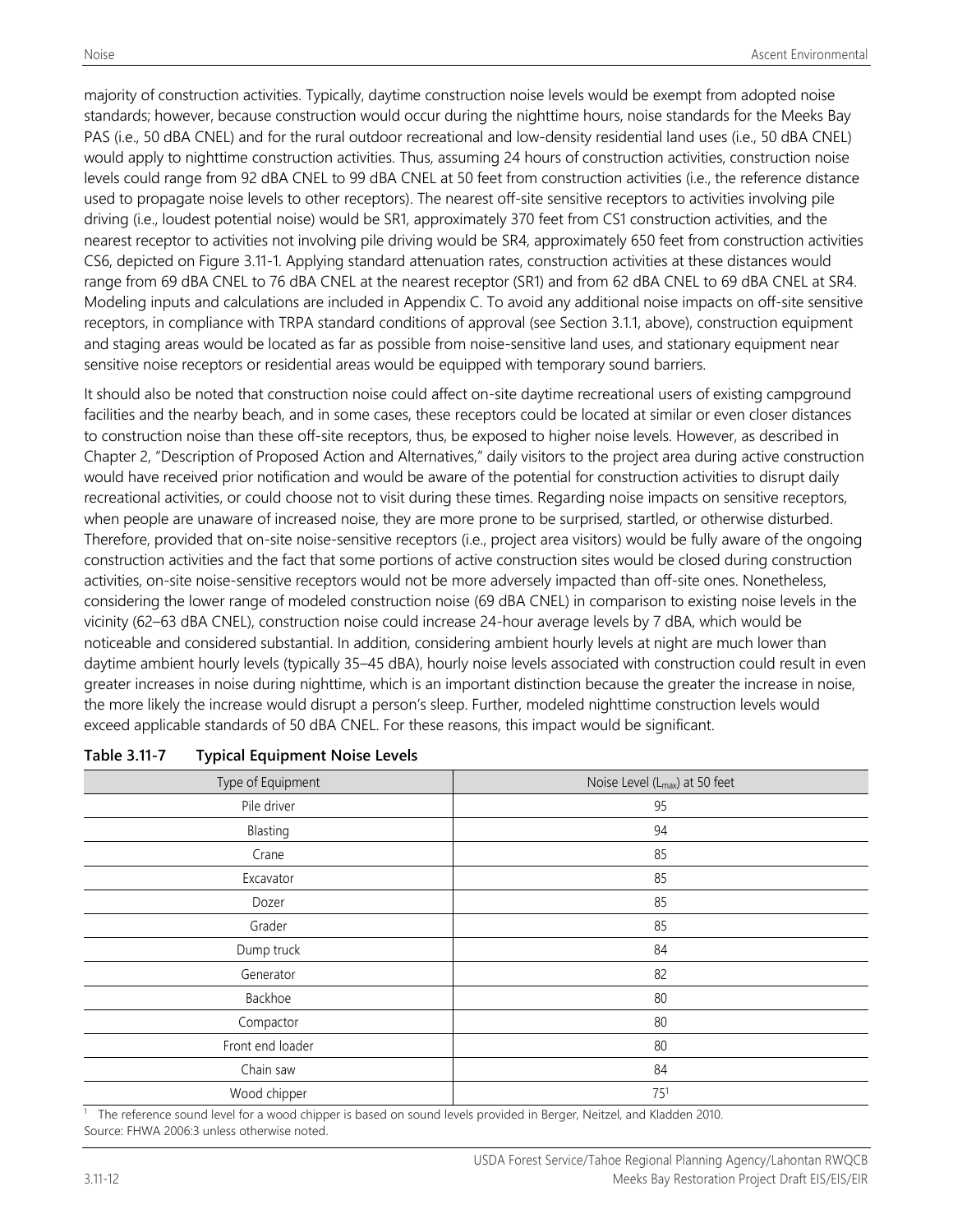#### Alternative 2: Restoration with Pedestrian Pier

Construction activities associated with Alternative 2 would be similar to Alternative 1, because similar components would be constructed, except that this alternative includes a pedestrian pier instead of a boating pier. Similar to Alternative 1, the loudest construction activities would occur near construction of the new SR 89 bridge (identified as CS1 on Figure 3.11-1) and construction of the pedestrian pier (CS5) where pile driving would occur, and lower construction noise levels would be associated with other construction areas identified in Figure 3.11-1. Alternative 2 would not include demolition and reconstruction of cabins but would construct the shoreline stabilization at CS9. Impacts to noise sensitive receptors within the project area (i.e., visitors) under Alternative 2 would be similar to those described above for Alternative 1; thus, construction noise would result in substantial increases in temporary noise that exceed applicable standards. This impact would be significant.

#### Alternative 3: Restoration with No Pier

Construction activities associated with Alternative 3 would include activities near the CS1, CS2, CS3, CS4, CS6, CS7, CS8, and CS9 (shoreline stabilization only). Similar to Alternatives 1 and 2, construction activities associated with the SR 89 Bridge replacement (CS1), that could require pile driving would represent the loudest noise levels and could occur at night to reduce overall construction duration for the SR 89 bridge. Other construction activities that do not include pile driving could also occur. Impacts to noise sensitive receptors within the project area (i.e., visitors) under Alternative 3 would be similar to those described above for Alternative 1;thus, construction noise would result in substantial increases in temporary noise that exceeds applicable standards. This impact would be significant.

#### Alternative 4: Preferred Alternative

Construction activities associated with the Alternative 4 would be similar to Alternative 3, including bridge reconstruction that could involve pile driving (CS1) and other restoration/construction activities (CS2, CS3, CS4, CS6, CS7, CS8, and CS9), including nighttime construction for the SR 89 bridge. Therefore, similar to Alternatives 1, 2, and 3, construction activities associated with the SR 89 bridge, which could require pile driving, would represent the loudest noise levels. Other construction activities that would not include pile driving could also occur. Impacts to noise sensitive receptors within the project area (i.e., visitors) under Alternative 4 would be similar to those described above for Alternative 1; thus, construction noise would result in substantial increases in temporary noise that exceed applicable standards. This impact would be significant.

#### Mitigation Measures

#### Mitigation Measure 3.11-1 Construction Noise Reduction

#### *This mitigation measure will apply to Alternatives 1, 2, 3, and 4.*

For construction activities related to the SR 89 bridge reconstruction, the USFS and their contractors shall implement or incorporate the following noise reduction measures into construction specifications for contractor(s) implementation during project construction:

- Minimize construction activities outside of daytime hours of 8:00 a.m. to 6:30 p.m. when feasible and consistent with other lead agency goals including minimizing overall construction duration and efficiently completing construction activities.
- Vibration-inducing construction activities (i.e., jackhammering, pile driving, crushing, vibratory compactors) shall not be used outside of the TRPA-established daytime construction hours (8:00 a.m. to 6:30 p.m.) under any circumstance.
- All construction equipment shall be properly equipped with standard manufacturer-installed noise-reduction intake and exhaust mufflers and engine shrouds.
- If TRPA or the USFS receives a noise complaint, then noise monitoring will be implemented by TRPA. If noise monitoring demonstrates that construction activities outside of noise exempt daytime hours of 8:00 a.m. to 6:30 p.m. exceed 70 dBA L<sub>max</sub> at the receiving land use property line, then the measures listed below shall be implemented such that interior noise levels of 70 dBA L<sub>max</sub> are not exceeded at any receiving land use. Typical residential structures with windows closed achieve a 25-30 dBA exterior-to-interior noise reduction (Caltrans 2002).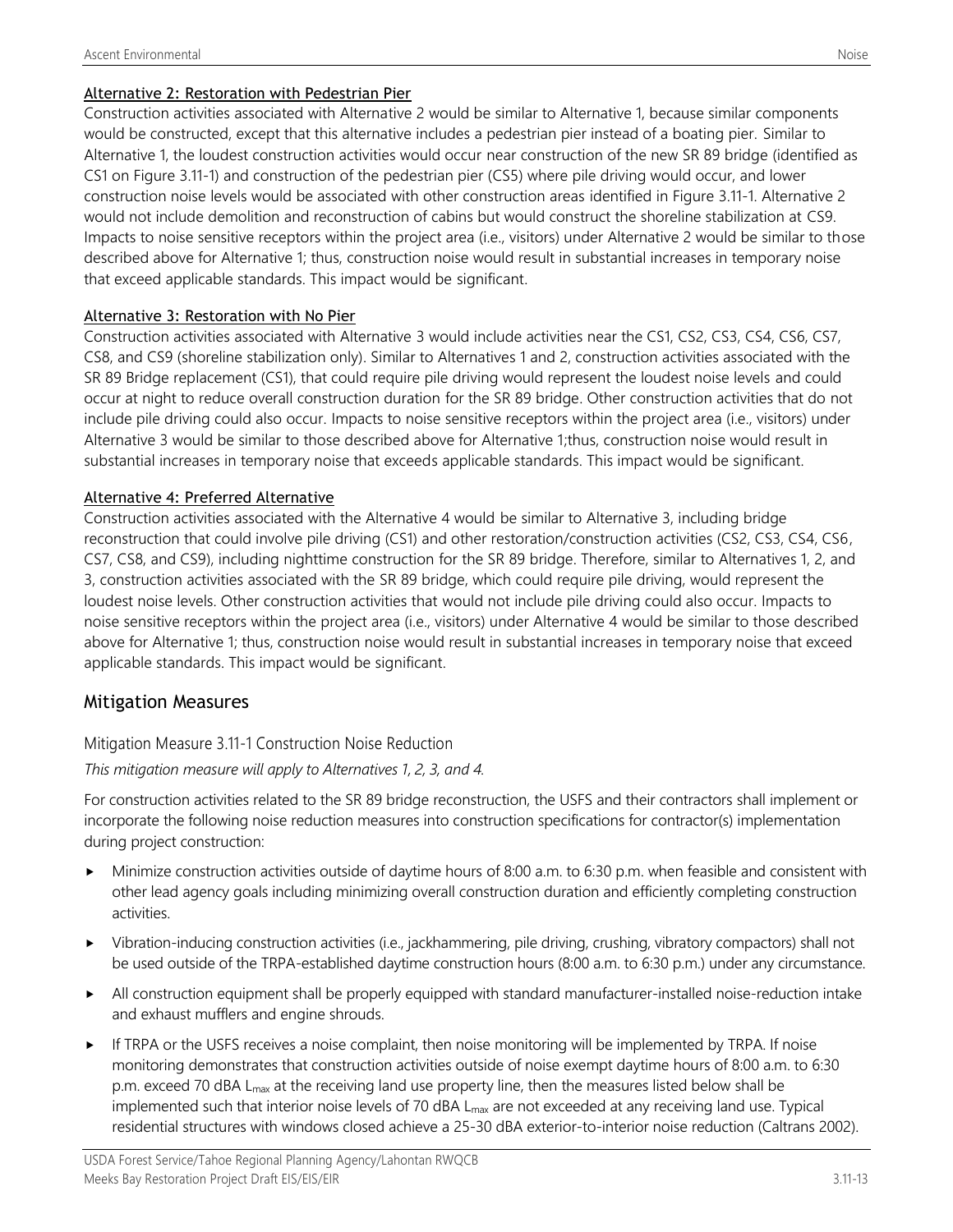Thus, using the lower end of this range, an exterior noise level of 70 dBA L<sub>max</sub> would ensure interior noise levels do not exceed 45 dBA L<sub>max</sub>, which would result in an increased risk for sleep disturbance. To achieve this performance standard, additional feasible noise reduction measures shall be implemented, such as the following:

- Use of noise-reducing enclosures and techniques around stationary noise-generating equipment (e.g., concrete mixers, generators, compressors).
- Individual operations and techniques outside of daytime hours could be replaced with quieter procedures, where feasible, (e.g., using welding instead of riveting, mixing concrete off-site instead of on-site).
- Installation of temporary noise curtains installed as close as possible to the boundary of the construction site within the direct line of sight path of the nearby sensitive receptor(s) and consist of durable, flexible composite material featuring a noise barrier layer bounded to sound-absorptive material on one side. The noise barrier layer should consist of rugged, impervious, material with a surface weight of at least one pound per square foot.

#### Significance After Mitigation

Implementation of the above mitigation measures would reduce construction noise to the extent feasible by limiting the types of activities that occur during the sensitive times of the day. When nighttime construction would be required and in the event that noise complaints are received and monitoring demonstrates exceedance of TRPA noise standards, the use of noise barriers and use of alternative, quieter construction procedures, or other feasible approaches, would reduce noise exposure to nearby receptors. However, given that TRPA has established a 50 dBA CNEL noise standard for the project area, even considering these measures, nighttime construction activities would exceed the 50 dBA CNEL standard and this impact would remain significant and unavoidable.

## Impact 3.11-2: Short-Term Vibration Impact from Project Construction

Construction activities under Alternatives 1, 2, 3 and 4 would generate short-term vibration levels associated with construction. This would include activities such as pile driving, which would be required for bridge construction along SR 89 under all action alternatives and pier construction for alternatives 1 and 2. However, pile driving activities would not exceed recommended maximum levels that could cause structural damage or human annoyance. This impact would be less than significant under all action alternatives. The No Action Alternative would not involve any construction activities, hence there would be no impact.

#### No Action Alternative

No construction activity would occur under the No Action Alternative; therefore, no vibration associated with pile driving or other construction activity would occur. There would be no impact.

#### Alternative 1: Full Restoration with Boating Pier

Under Alternative 1, the SR 89 bridge would be replaced and widened to accommodate a multi-use path, a 300-foot boating pier would be installed and removal of Meeks Bay Marina and restoration of Meeks Creek, realignment of the roads, minor improvements to the campgrounds at the Northside, relocation of the utility infrastructure, and stabilization of the shoreline would occur.

Construction activities would require the use of various types of equipment, such as a loader, dozer/tractor, scraper, excavator, backhoe, grader, pump, generator, crane, trucks (haul and passenger), and pile drivers for bridge and pier construction. Table 3.11-8 shows the maximum ground vibration levels generated by the types of equipment (and activities). The construction activities may result in varying degrees of temporary ground vibration, depending on the specific construction equipment used and activities involved, but as seen in Table 3.11-8, pile driving would result in the greatest vibration levels and therefore is the focus of this analysis.

As shown in Figure 3.11-1, bridge reconstruction would occur at location CS1 and pier construction at location CS5, both locations where pile driving could occur. The nearest sensitive receptor to bridge construction activities is located at SR1, approximately 370 feet away. Construction vibration could also affect on-site daytime recreational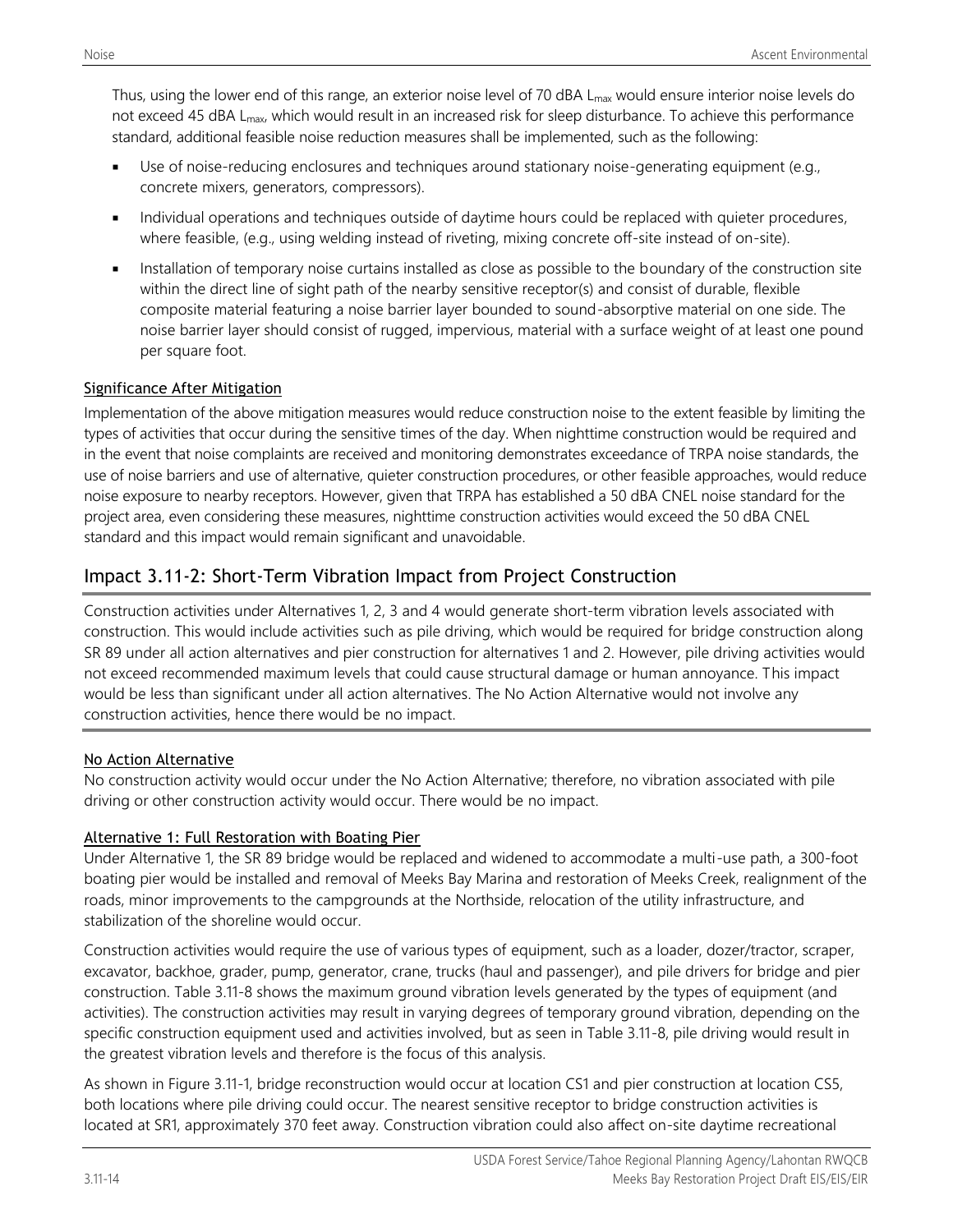users of existing campground facilities and the nearby beach, and in some cases, these receptors could be located at similar or even closer distances to construction noise than off-site receptors. However, as described in Appendix A, "Resource Protection Measures," daily visitors to the project area during active construction would have received prior notification and would be aware of the potential for construction activities to disrupt daily recreational activities or could choose not to visit during these times. Regarding vibration impacts on sensitive receptors, when people are unaware of increased vibration, they are more prone to be surprised, startled, or otherwise disturbed. Therefore, provided that on-site noise-sensitive receptors (i.e., project area visitors) would be fully aware of the ongoing construction activities and the fact that some portions of active construction sites would be closed during construction activities, on-site noise-sensitive receptors would not be more adversely impacted than off-site ones.

| Equipment                        | PPV at 25 feet (in/sec) | Approximate L <sub>v</sub> (VdB) at 25 feet <sup>2</sup> |
|----------------------------------|-------------------------|----------------------------------------------------------|
| Pile driver (impact) upper range | 1.518                   | 112                                                      |
| Typical                          | 0.644                   | 104                                                      |
| Pile driver (sonic) upper range  | 0.734                   | 105                                                      |
| Typical                          | 0.170                   | 93                                                       |
| Blasting                         | 1.13                    | 109                                                      |
| Large dozer                      | 0.089                   | 87                                                       |
| Caisson drilling                 | 0.089                   | 87                                                       |
| Loaded trucks                    | 0.076                   | 86                                                       |
| Rock breaker                     | 0.059                   | 83                                                       |
| Jackhammer                       | 0.035                   | 79                                                       |
| Small dozer                      | 0.003                   | 58                                                       |

| Table 3.11-8 | Representative Ground Vibration and Noise Levels for Construction Equipment |
|--------------|-----------------------------------------------------------------------------|
|              |                                                                             |

Notes: PPV = peak particle velocity;  $L_v$  = the root mean square velocity expressed in vibration decibels (VdB), assuming a crest factor of 4; VdB = vibration decibels.

#### Source: FTA 2018.

According to FTA, vibration levels associated with typical pile drivers are 0.644 in/sec PPV and 104 VdB at 25 feet. Based on FTA's recommended procedure for applying a propagation adjustment to these reference levels, vibration levels from pile driving could exceed Caltrans-recommended level of 0.2 in/sec PPV with respect to structural damage within 55 feet of pile-driving activities and could exceed FTA's maximum acceptable level of 72 VdB (for frequent events like pile driving) with respect to human response within 292 feet of pile-driving activities. Refer to Appendix C for attenuation calculations. As discussed above and shown in Figure 3.11-1, no off-site structures or sensitive land uses (e.g., residences, tourist accommodation units) are located within 292 feet distance of the SR 89 bridge (CS1) or the pier location (CS5), where pile driving could occur. This impact would be less than significant.

#### Alternative 2: Full Restoration with Pedestrian Pier

Alternative 2, like Alternative 1, would also include reconstruction of the vehicular bridge on SR 89 and new pier, although the pier would be for pedestrians rather than for boating. Other construction activities, as discussed above for Alternative 1, would also occur under this alternative. Because this alternative would include bridge and pier construction in the same locations as for Alternative 1 (i.e., CS1 and CS5), pile driving would also be of greatest concern affecting the same receptors (SR1 located 370 feet from CS1). Vibration impacts to sensitive receptors within the project area under Alternative 2 would be similar to those described above for Alternative 1. This impact would be less than significant.

#### Alternative 3: Full Restoration with No Pier

Construction activities associated with Alternative 3 would be similar to Alternative 1 and 2, but no pier would be constructed. Similar to Alternatives 1 and 2, bridge construction that would occur for Alternative 3 would include pile driving, which would generate the highest levels of ground vibration. Thus, pile driving is the focus of this analysis,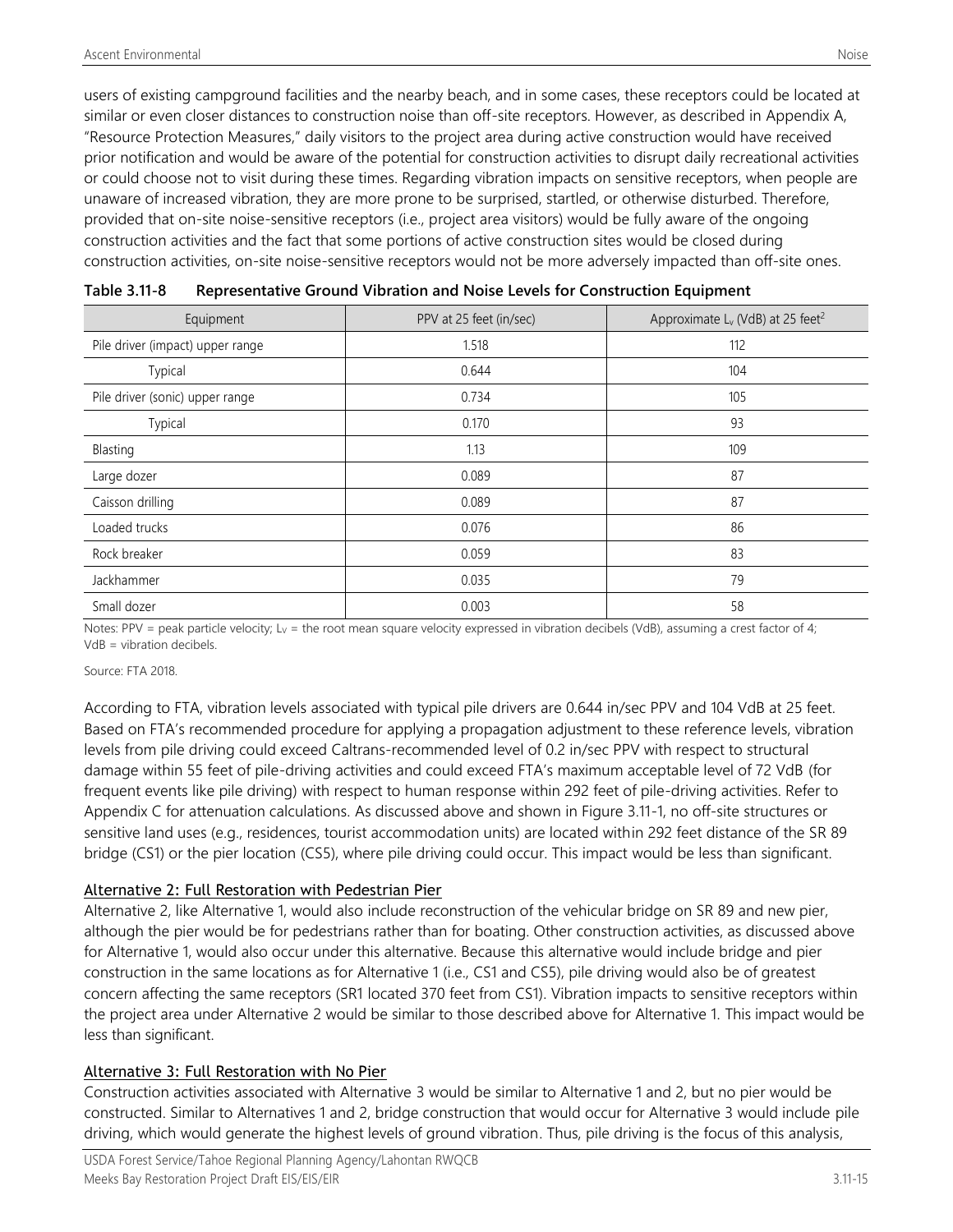which would occur for the SR 89 bridge replacement at CS1, affecting the same receptor as described above (SR1 located 370 feet from CS1). Vibration impacts to sensitive receptors within the project area under Alternative 3 would be similar to those described above for Alternative 1. This impact would be less than significant.

#### Alternative 4: Preferred Alternative

Construction activities associated with Alternative 4 would be similar to Alternative 1 and 2, but no pier would be constructed. Similar to Alternatives 1 and 2, bridge construction that would occur for Alternative 4 would include pile driving, which would generate the highest levels of ground vibration. Thus, pile driving is the focus of this analysis, which would occur for the SR 89 bridge replacement at CS1, affecting the same receptor as described above (SR1 located 370 feet from CS1). Vibration impacts to sensitive receptors within the project area under Alternative 4 would be similar to those described above for Alternative 1. This impact would be less than significant.

### Mitigation Measures

No mitigation measures are required.

## Impact 3.11-3: Long-Term Changes in Boat Noise

Long-term stationary sources associated with the proposed alternatives could result from new or expanded boating operations at the new boating pier associated with Alternative 1; however, this noise would be offset by a reduction in boat noise associated with removing the existing boat ramp at the Meeks Bay Marina resulting in a less-thansignificant impact for Alternative 1. Alternative 2 would include a pedestrian pier instead of a boating pier and Alternatives 3 and 4 would not include a pier. Under Alternatives 2, 3, and 4, no boating pier would be installed so boating activity/noise would not increase in the project area. Long-term boating noise levels in Meeks Bay would decrease under Alternatives 2, 3, and 4 resulting in a beneficial effect. The No Action Alternative would not result in any new piers or other facilities that could increase boating activity; boating noise would be continue at existing levels. This would be a less-than-significant impact.

#### No Action Alternative

No stationary source of noise would be constructed under the No Action Alternative and the marina would continue to operate generating noise levels that are similar to existing conditions. Because there would be no increase in existing levels of boat noise, this would be a less-than-significant impact.

#### Alternative 1: Restoration with Boating Pier

Under Alternative 1, a new approximately 300-foot boating pier would be installed, which could increase localized noise levels in the vicinity of the pier (i.e., boating parking/loading/unloading). In addition, if a substantial increase in boating activity and therefore noise levels were to occur, ambient noise levels could also increase. Boat noise is regulated by TRPA's single-event noise levels (Table 3.11-2) and by the applicable PAS noise policies (i.e., 50 dBA CNEL for the Meeks Bay PAS).

Noise sources from motorized watercraft include the engine revving, exhaust noise, and the boat slapping the water. Currently, TRPA enforces a 600-foot no-wake zone, which requires boaters to limit their speed to 5 miles per hour (mph) within 600 feet of the shore, with the exception of up to 7 mph for tour boats. Limiting boat speed reduces engine noise, exhaust noise, and wake-slapping noise, thus substantially reducing boat noise levels at the shore. TRPA enforcement of the no-wake zone and noise limit tests for individual boats, would ensure compliance with single-event noise levels.

The proposed 300-foot boating pier would result in new boating activity associated with the pier; however, this noise would be offset by a reduction in boat noise associated with removing the boat ramp at the Meeks Bay Marina, which results in localized boat noise when the marina is open. As described in Table 3.1-3 in Section 3.1, "Recreation," approximately 1,970 boats are launched from the Meeks Bay Marina per year, which equates to approximately 3,940 boat trips through Meeks Bay per year, assuming two trips per launch (i.e., one trip leaving the marina and one returning). Under this alternative, a boat pier would be constructed. Even though it is not possible to know how many boats would access the new boating pier, based on anecdotal observations at other public piers around Lake Tahoe,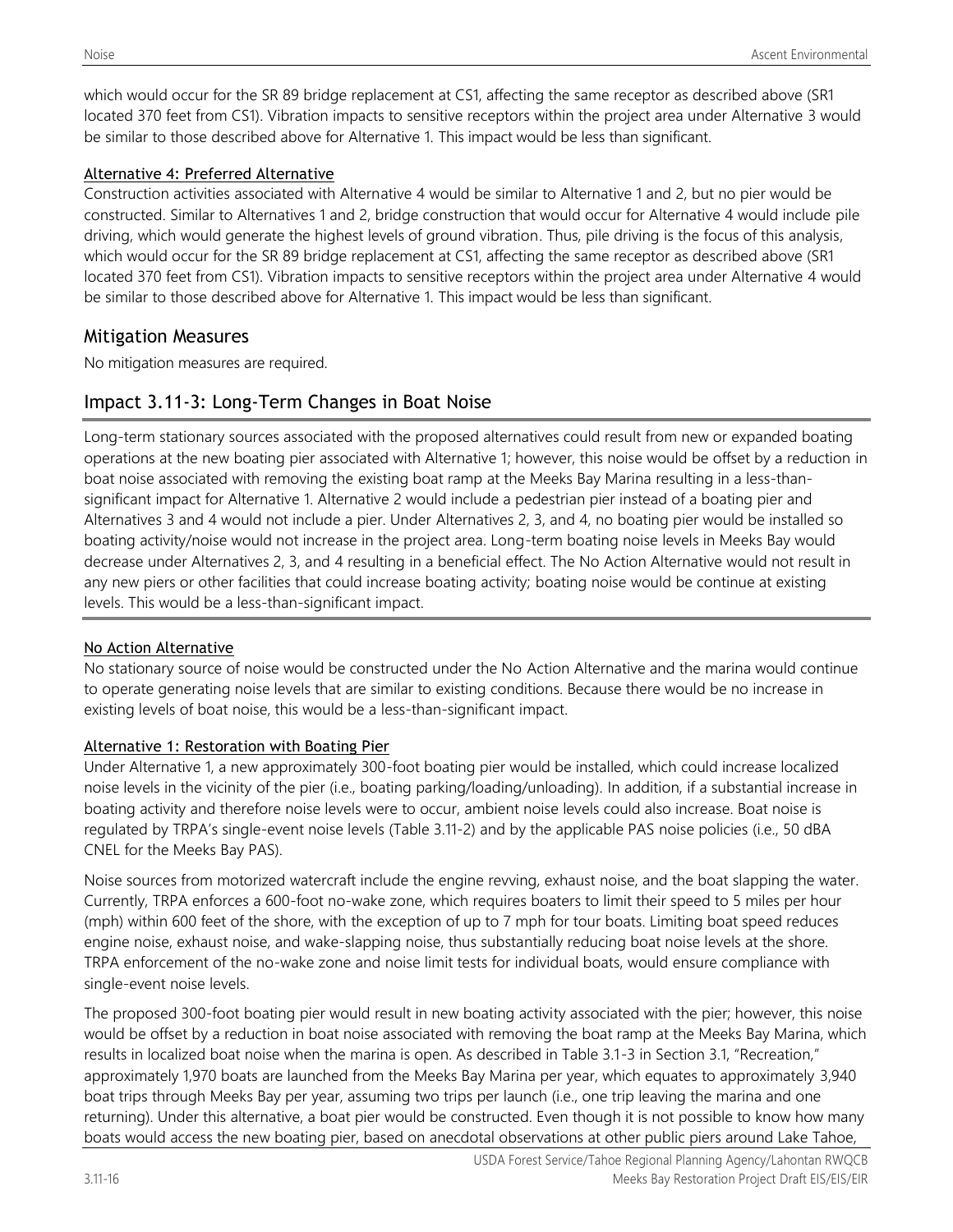it is assumed that an average of five to 10 boats would access the pier per day during the approximately 100-day boating season that generally lasts from Memorial Day weekend through Labor Day weekend. This would result in an estimated total of 1,000–2,000 boat trips (assuming one trip to the pier and one trip from the pier for each boat accessing the pier). To be conservative, this analysis assumes that implementing Alternative 1 would result in approximately 2,000 boat trips per year, which is fewer trips than under baseline conditions with the operation of the marina. Other incidental boat trips, such as boats beaching outside of swim areas or boat anchoring in Meeks Bay, would be unchanged under all the alternatives. Because the overall ambient noise levels experienced at any one time are determined by averaging noise levels or noise events over a 24-hour period of time, the number and duration of each noise-generating event throughout a day influence the ultimate 24-hour CNEL. Thus, provided that under Alternative 1 a reduction in boating activity in the project vicinity is anticipated, overall ambient noise levels are also not anticipated to increase. This impact would be less than significant.

#### Alternative 2: Restoration with Pedestrian Pier

Alternative 2 would be similar to Alternative 1; however, instead of a boating pier, the new pier would be for pedestrian use only. Therefore, no new boating activity or boat-related noise would occur at the new pier. Further, and similar to the discussion above for Alternative 1, there would be a reduction in boat traffic associated with the removal of the Meeks Bay Marina that would result in a reduction in overall motorized boating noise levels. TRPA would continue to enforce the no-wake zone and overall ambient noise levels would not increase. Since there would be no other new stationary noise sources under this alternative and noise levels would be reduced with the removal of the Meeks Bay Marina, Alternative 2 would have a beneficial effect.

#### Alternative 3: Restoration with No Pier

Unlike Alternatives 1 and 2, this alternative would not include the construction of a new pier. Instead, this alternative would construct a small, universally accessible nonmotorized paddle craft launch structure at the south end of the bay. The introduction of nonmotorized paddle boats would not affect the ambient noise levels near the sensitive receptors. Also, similar to Alternatives 1 and 2, there would be a reduction in boat traffic associated with the removal of the Meeks Bay Marina that would result in a reduction in motorized boating noise levels. Since there would be no other new stationary noise sources under this alternative and noise levels would be reduced with the removal of the Meeks Bay Marina, Alternative 3 would have a beneficial effect.

#### Alternative 4: Preferred Alternative

This Alternative would be similar to Alternative 3, and no pier would be constructed but a small, universally accessible nonmotorized paddle craft launch structure would be constructed at the south end of the bay. The introduction of nonmotorized paddle boats would also not affect the ambient noise levels near the sensitive receptors. Also, there would be a reduction in boat traffic associated with the removal of the Meeks Bay Marina that would result in a reduction in motorized boating noise levels. Since there would be no other new stationary noise sources under this alternative and noise levels would be reduced with the removal of the Meeks Bay Marina, Alternative 4 would have a beneficial effect.

#### Mitigation Measures

No mitigation measures are required.

#### Impact 3.11-4: Long-Term Traffic Noise Levels

Alternatives 1 through 4 would result in a decrease in average daily trips associated with removal of the marina and taking into consideration changes proposed in the project area (e.g., change in number of campsites and parking spaces). Thus, there would be a less-than-significant impact related to long-term traffic noise levels for Alternatives 1 through 4. No changes related to traffic would occur with the No Action Alternative and, thus, there would be no impact on long-term traffic noise levels.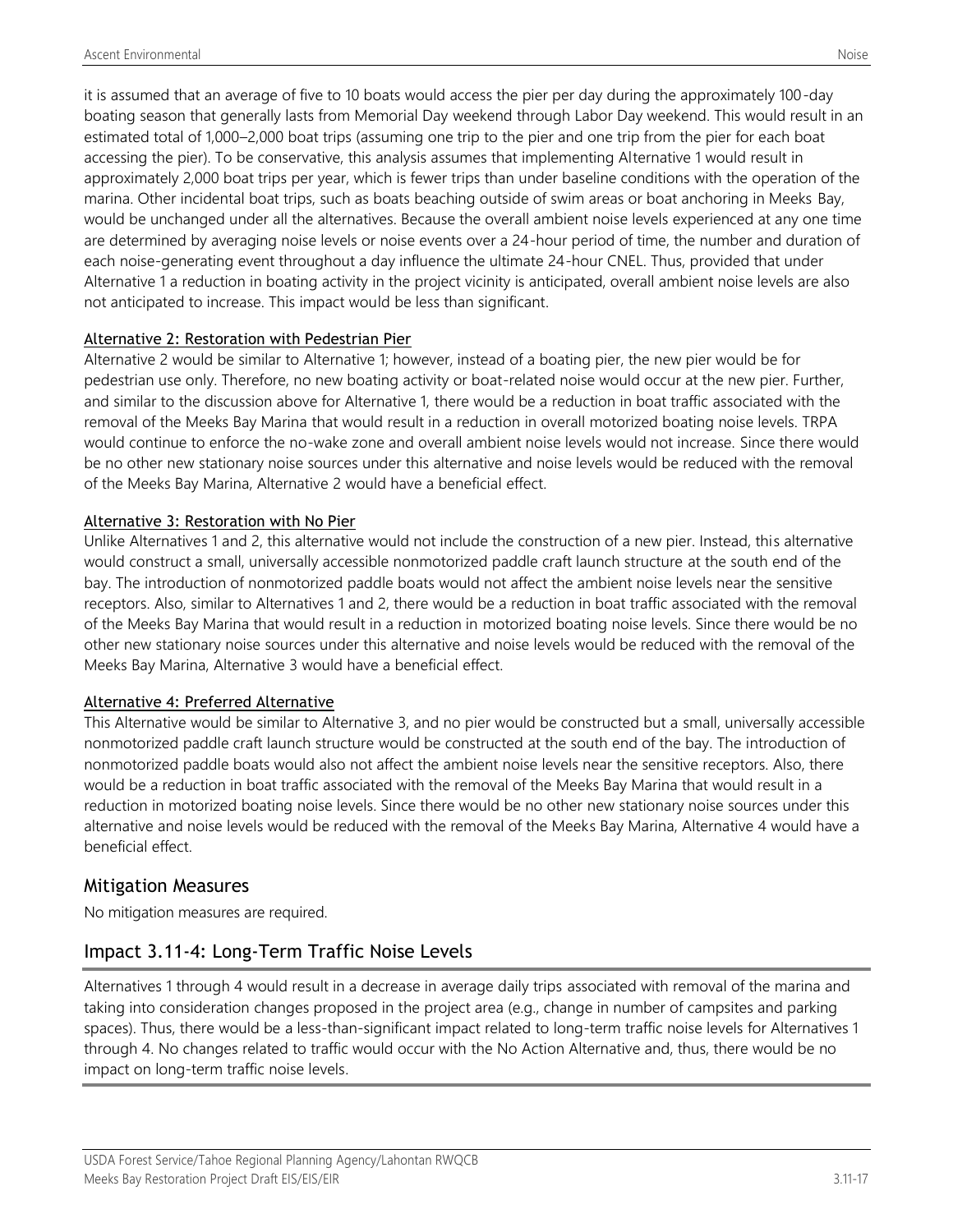#### No Action Alternative

No increase in traffic would occur under the No Action Alternative; therefore, no traffic noise impact would occur. Hence, there would be no impact.

#### Alternative 1: Restoration with Boating Pier

As detailed in Chapter 3.12, "Transportation and Circulation," the changes proposed under Alternative 1, including removal of the marina and development of up to two additional campsites, would likely result in a net decrease in average daily trips. Therefore, Alternative 1 would not generate an increase in traffic or associated traffic noise. There would be a less-than-significant impact associated with long-term traffic noise.

#### Alternative 2: Restoration with Pedestrian Pier

As detailed in Chapter 3.12, "Transportation and Circulation," the changes proposed under Alternative 2, including removal of the marina and development of up to two additional campsites, would likely result in a net decrease in average daily trips. Therefore, Alternative 2 would not generate an increase in traffic or associated traffic noise. There would be a less-than-significant impact associated with long-term traffic noise.

#### Alternative 3: Restoration with No Pier

As detailed in Chapter 3.12, "Transportation and Circulation," the changes proposed under Alternative 3, including removal of the marina and development of up to 22 additional campsites, would likely result in a net decrease in average daily trips. Therefore, Alternative 3 would not generate an increase in traffic or associated traffic noise. There would be a less-than-significant impact associated with long-term traffic noise.

#### Alternative 4: Preferred Alternative

As detailed in Chapter 3.12, "Transportation and Circulation," the changes proposed under Alternative 4, including removal of the marina and development of up to two additional campsites, would likely result in a net decrease in average daily trips. Therefore, Alternative 4 would not generate an increase in traffic or associated traffic noise. There would be a less-than-significant impact associated with long-term traffic noise.

#### Mitigation Measures

No mitigation measures are required.

# 3.11.4 Cumulative Impacts

For the Tahoe Basin as a whole, all CNEL threshold standards are in attainment of the TRPA threshold standard except for the standard for critical wildlife habitat areas (TRPA 2021). The predominant noise source in the project area is vehicle traffic on SR 89. Existing traffic noise levels on roadway segments in the project area are summarized in Table 3.11-6.

Noise and vibration levels associated with construction of all the action alternatives would be temporary, intermittent, and relatively minor. Construction-related noise is typically considered a localized affect, affecting the land uses closest to construction activities and TRPA requirements limit construction activities to the less-sensitive times of the day. Given that proposed construction activities would be relatively minor, localized, and would occur during the lesssensitive times of the day, construction activities associated with Alternatives 1, 2, 3, and 4 would not combine with noise from other construction activities in the area to result in a cumulative noise impact from construction.

Alternatives 1 through 4 would result in an overall decrease in average daily trips, which considers the removal of the marina with changes proposed in the project area (e.g., change in number of campsites and parking spaces). Thus, there would be no traffic noise impact for Alternatives 1 through 4. Therefore, even if traffic in the project vicinity increased under cumulative conditions, the project's contribution would not be considered substantial.

Alternative 1 would include construction of a new boating pier that would result in boating noise near the pier. However, removal of the boat ramp and marina would result in an overall net decrease in motorized boating activity and boat noise in the project vicinity. All other action alternatives would not include a boating pier, therefore, none of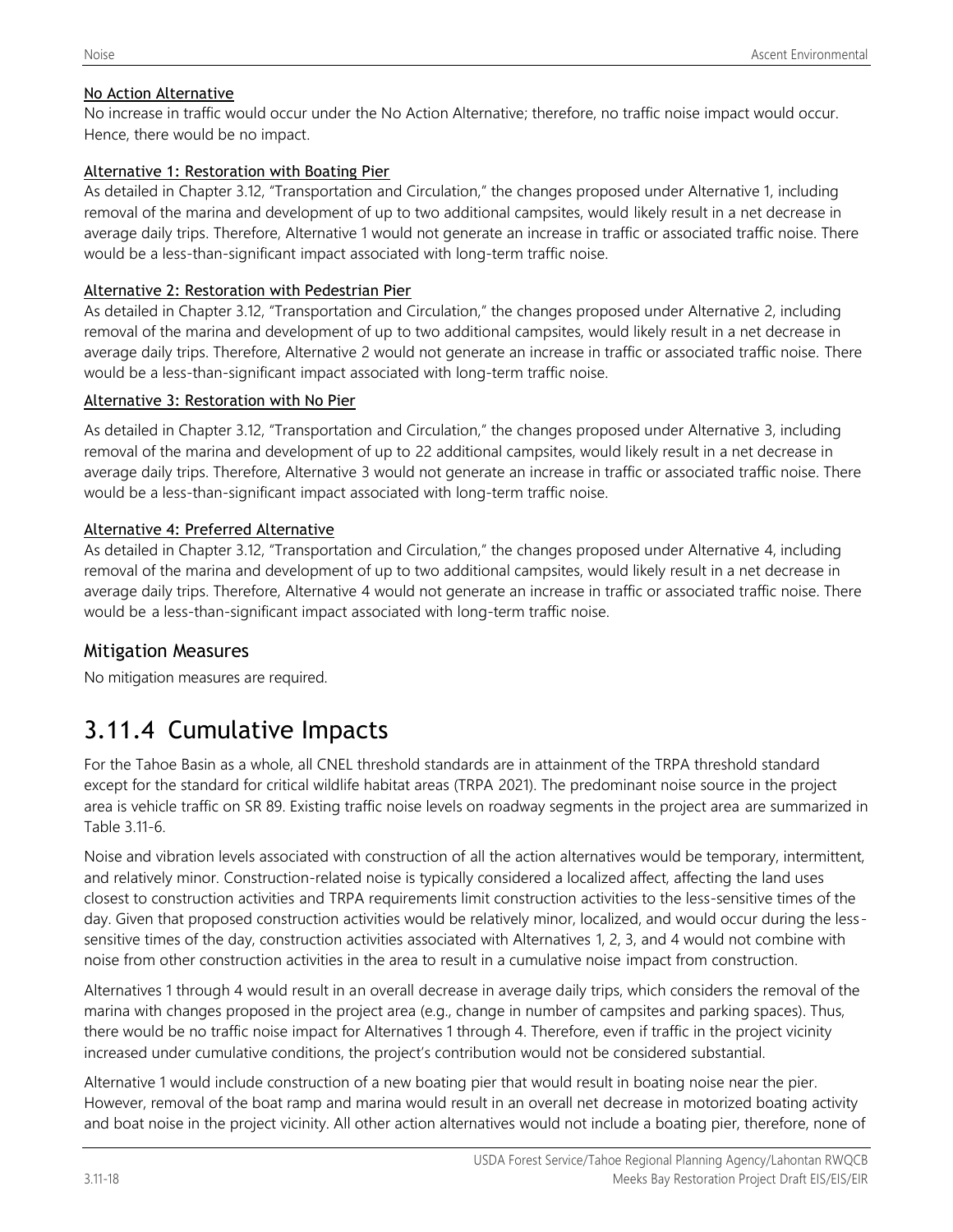the action alternatives would result in a substantial increase in boating activity and associated ambient noise levels. In fact, overall boating activity and associated noise in the project vicinity would decrease compared to existing conditions, as a result of less motorized boating activity in Meeks Bay. Thus, long-term boat-related noise would not be substantial and would not combine with other noise sources in the area to result in a substantial increase in cumulative noise levels.

For these reasons, the alternatives would a have a less than cumulatively considerable impact related to noise.